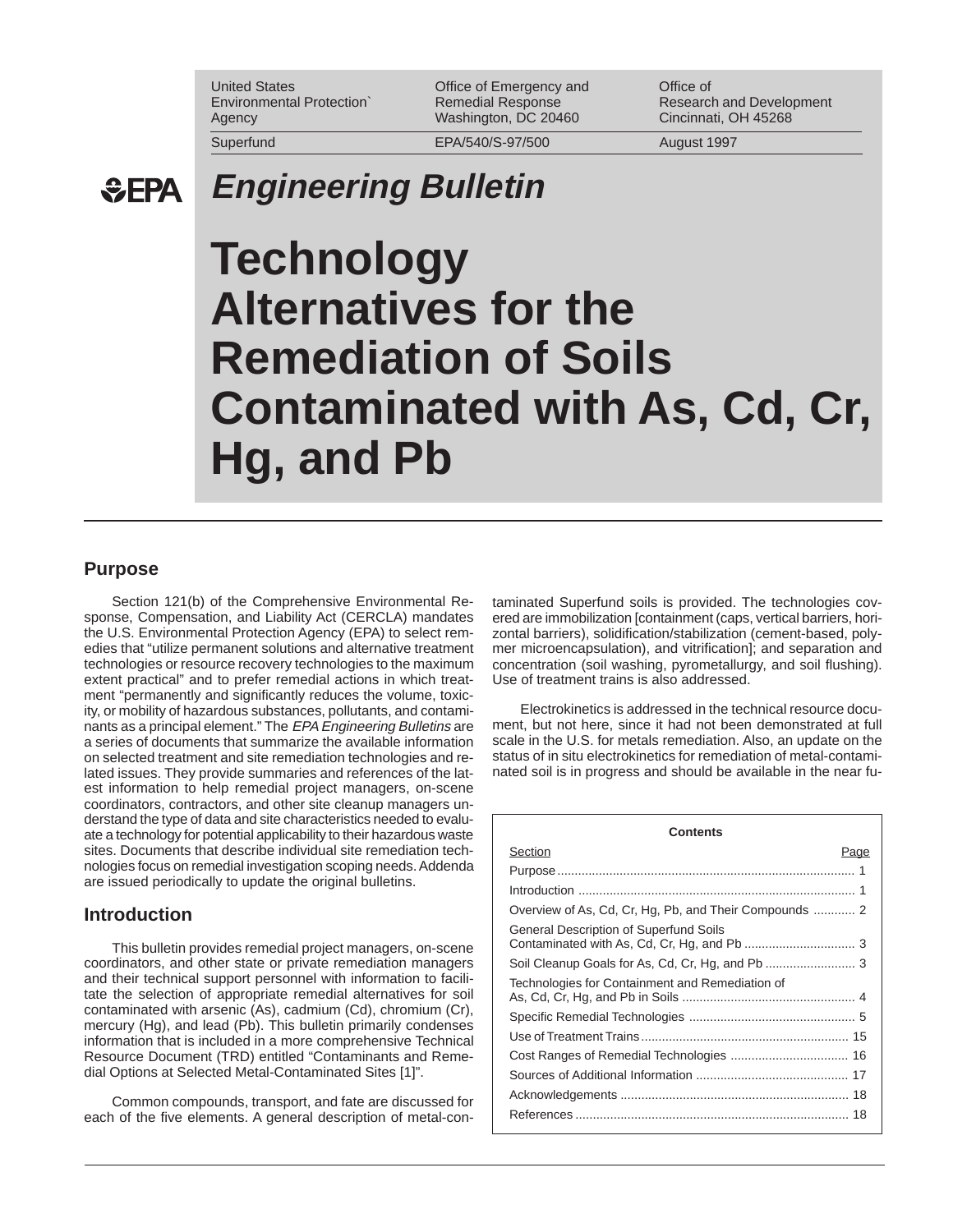ture [2]. Another change from the original technical resource document is that physical separation is addressed in the bulletin under soil washing, whereas it was previously covered as a separate topic.

It is assumed that users of this bulletin will, as necessary, familiarize themselves with (1) the applicable or relevant and appropriate regulations pertinent to the site of interest; (2) applicable health and safety regulations and practices relevant to the metals and compounds discussed; and (3) relevant sampling, analysis, and data interpretation methods. The majority of the information on which this bulletin is based was collected during 1992 to 1994. Information on Pb battery (Pb, As), wood preserving (As, Cr), pesticide (Pb, As, Hg), and mining sites is limited, as it was in the original technical resource document. Most of these site types have been addressed in other EPA Superfund documents [3][4][5][6][7][8]. The greatest emphasis is on remediation of inorganic forms of the metals of interest. Organometallic compounds, organic-metal mixtures, and multimetal mixtures are briefly addressed.

At the time of this printing, treatment standards for Resource Conservation and Recovery Act (RCRA) wastes that contain metals (in 40 CFR 268) and for contaminated media (in 40 CFR 269) are being investigated for potential revisions. These revisions may impact the selection of the technology for remediating sites containing these metal-bearing wastes.

## **Overview of As, Cd, Cr, Hg, and Pb and Their Compounds**

This section provides a brief, qualitative overview of the physical characteristics and mineral origins of the five metals, and factors affecting their mobility. More comprehensive and quantitative reviews of the behavior of these five metals in soil can be found in other readily available EPA Superfund documents [1][9][10].

## **Overview of Physical Characteristics and Mineral Origins**

**As** is a semimetallic element or metalloid that has several allotropic forms. The most stable allotrope is a silver-gray, brittle, crystalline solid that tarnishes in air. As compounds, mainly As $_2$ O $_3$ , can be recovered as a by-product of processing complex ores mined mainly for copper, Pb, zinc, gold, and silver. As occurs in a wide variety of mineral forms, including arsenopyrite (FeAsS<sub>4</sub>), which is the main commercial ore of As worldwide.

**Cd** is a bluish-white, soft, ductile metal. Pure Cd compounds rarely are found in nature, although occurrences of greenockite (CdS) and otavite (CdCO<sub>3</sub>) are known. The main sources of Cd are sulfide ores of Pb, zinc, and copper. Cd is recovered as a byproduct when these ores are processed.

**Cr** is a lustrous, silver-gray metal. It is one of the less common elements in the earth's crust, and occurs only in compounds. The chief commercial source of Cr is the mineral chromite (FeCr<sub>2</sub>O<sub>4</sub>). Cr is mined as a primary product and is not recovered as a by-product of any other mining operation. There are no chromite ore reserves, nor is there primary production of chromite in the U.S..

**Hg** is a silvery, liquid metal. The primary source of Hg is cinnabar (HgS), a sulfide ore. In a few cases, Hg occurs as the principal ore product; it is more commonly obtained as the byproduct of processing complex ores that contain mixed sulfides, oxides, and chloride minerals (these are usually associated with base and precious metals, particularly gold). Native or metallic Hg is found in very small quantities in some ore sites. The current demand for Hg is met by secondary production (i.e., recycling and recovery).

**Pb** is a bluish-white, silvery, or gray metal that is highly lustrous when freshly cut but tarnishes when exposed to air. It is very soft and malleable, has a high density (11.35 g/cm<sup>3</sup>) and low melting point (327.4°C), and can be cast, rolled, and extruded. The most important Pb ore is galena (PbS). Recovery of Pb from the ore typically involves grinding, flotation, roasting, and smelting. Less common forms of the mineral are cerussite (PbCO<sub>3</sub>), anglesite (PbSO<sub>4</sub>), and crocoite (PbCrO<sub>4</sub>).

## **Overview of Behavior of As, Cd, Cr, Pb, and Hg**

Since metals cannot be destroyed, remediation of metalcontaminated soil consists primarily of manipulating (i.e., exploiting, increasing, decreasing, or maintaining) the mobility of metal contaminant(s) to produce a treated soil that has an acceptable total or leachable metal content. Metal mobility depends upon numerous factors. As noted in reference [9]:

"Metal mobility in soil-waste systems is determined by the type and quantity of soil surfaces present, the concentration of metal of interest, the concentration and type of competing ions and complexing ligands, both organic and inorganic, pH, and redox status. Generalization can only serve as rough guides of the expected behavior of metals in such systems. Use of literature or laboratory data that do not mimic the specific site soil and waste system will not be adequate to describe or predict the behavior of the metal. Data must be site specific. Long term effects must also be considered. As organic constituents of the waste matrix degrade, or as pH or redox conditions change, either through natural processes of weathering or human manipulation, the potential mobility of the metal will change as soil conditions change."

Based on the above description of the number and type of factors affecting metal mobility, it is clear that a comprehensive and quantitative description of mobility of the five metals under all conditions is well beyond the scope of this bulletin. Thus, the behavior of the five metals are described below, but for a limited number of conditions.

Cd, Cr (III), and Pb are present in cationic forms under natural environmental conditions [9]. These cationic metals generally are not mobile in the environment and tend to remain relatively close to the point of initial deposition. The capacity of soil to adsorb cationic metals increases with increasing pH, cation exchange capacity, and organic carbon content. Under the neutral to basic conditions typical of most soils, cationic metals are strongly adsorbed on the clay fraction of soils and can be adsorbed by hydrous oxides of iron, aluminum, or manganese present in soil minerals. Cationic metals will precipitate as hydroxides, carbonates, or phosphates. In acidic, sandy soils, the cationic metals are more mobile. Under conditions that are atypical of natural soils (e.g., pH <5 or >9; elevated concentrations of oxidizers or reducers; high concentrations of soluble organic or inorganic complexing or colloidal substances), but may be encountered as a result of waste disposal or remedial processes, the mobility of these metals may be substantially increased. Also, competitive adsorption between various metals has been observed in experiments involving various solids with oxide surfaces (γ FeOOH, α-SiO<sub>2</sub>, and γ-Al<sub>2</sub>O<sub>3</sub>). In several experiments, Cd adsorption was decreased by the addition of Pb or Cu for all three of these sol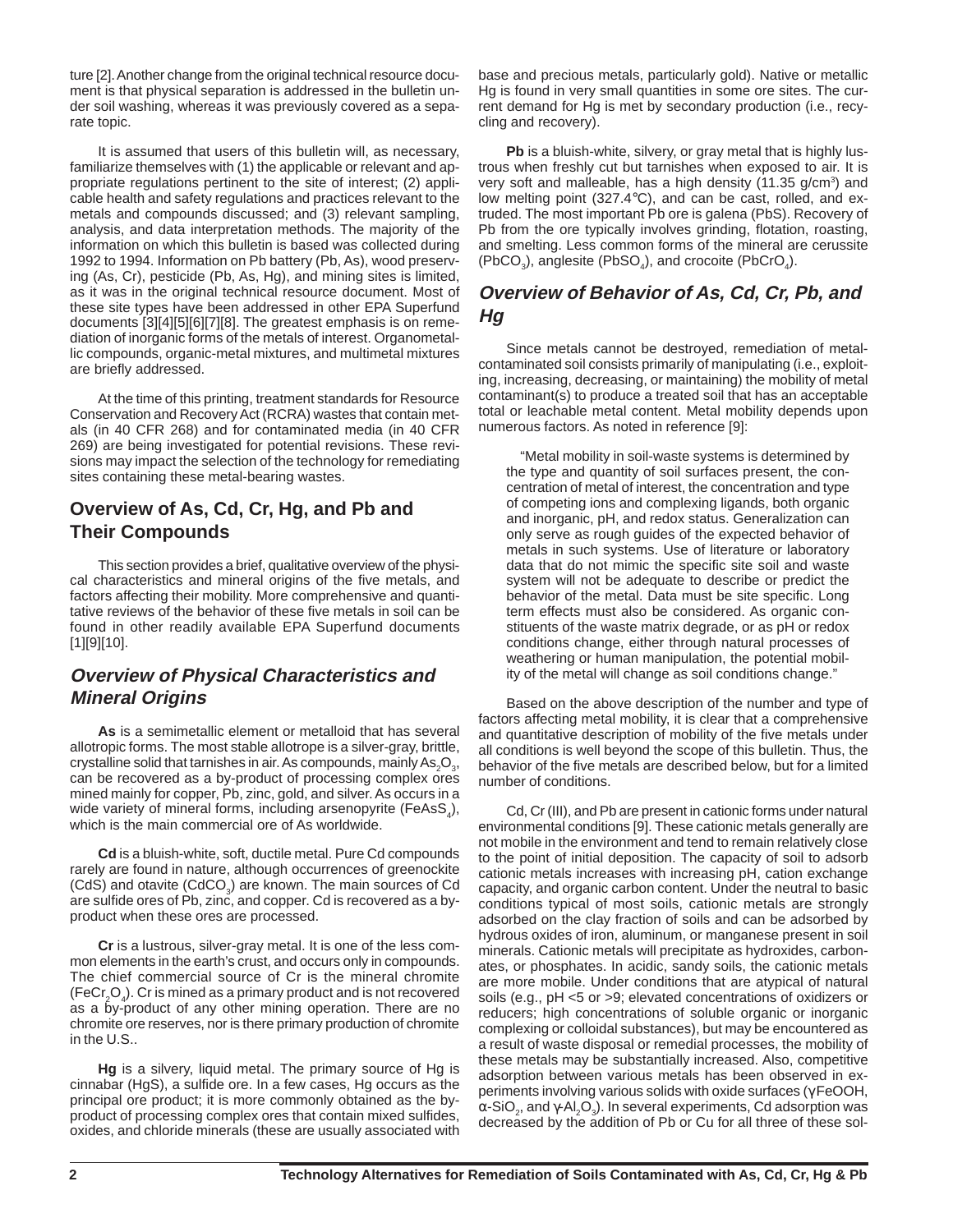ids. The addition of zinc resulted in the greatest decrease of Cd adsorption. Competition for surface sites occurred when only a few percent of all surface sites were occupied [11].

As, Cr (VI), and Hg behaviors differ considerably from Cd, Cr (III), and Pb. As and Cr(VI) typically exist in anionic forms under environmental conditions. Hg, although it is a cationic metal, has unusual properties (e.g., liquid at room temperature, easily transforms among several possible valence states).

In most As-contaminated sites, As appears as  $\text{As}_2\text{O}_3$  or as anionic As species leached from As $_{2}$ O $_{3}$ , oxidized to As (V), and then sorbed onto iron-bearing minerals in the soil. As may be present also in organometallic forms, such as methylarsenic acid (H<sub>2</sub>AsO<sub>3</sub>CH<sub>3</sub>) and dimethylarsenic acid ((CH<sub>3</sub>)<sub>2</sub>AsO<sub>2</sub>H), which are active ingredients in many pesticides, as well as the volatile compounds arsine  $(\mathsf{ASH}_3)$  and its methyl derivatives [i.e., dimethylarsine  $(HAs(CH_3)_2)$  and trimethylarsine  $(As(CH_3)_3)$ ]. These As forms illustrate the various oxidation states that As commonly exhibits (-III, 0,III, and V) and the resulting complexity of its chemistry in the environment.

As (V) is less mobile (and less toxic) than As (III). As (V) exhibits anionic behavior in the presence of water, and hence its aqueous solubility increases with increasing pH, and it does not complex or precipitate with other anions. As(V) can form low solubility metal arsenates. Calcium arsenate  $(\text{Ca}_{3}(\text{AsO}_{4})_{2})$ is the most stable metal arsenate in well-oxidized and alkaline environments, but it is unstable in acidic environments. Even under initially oxidizing and alkaline conditions, absorption of  $\mathrm{CO}_2$  from the air will result in formation of  $\mathrm{CaCO}_3^3$  and release of arsenate. In sodic soils, sufficient sodium is available, such that the mobile compound  $\textsf{Na}_3\textsf{AsO}_4$  can form. The slightly less stable manganese arsenate  $(Mn_2(ASO_4)_2)$  forms in both acidic and alkaline environments, while iron arsenate is stable under acidic soil conditions. In aerobic environments,  $H_3ASO_4$  predominates at pH <2 and is replaced by  $H_2$ AsO<sub>4</sub>-, HAsO<sub>4</sub><sup>2</sup> and AsO<sub>4</sub><sup>3</sup> as pH increases to about 2, 7, and 11.5, respectively. Under mildly reducing conditions,  $H_3$ AsO<sub>3</sub> is a predominant species at low pH, but is replaced by  $H_2$ AsO<sub>3</sub>, HAsO<sub>3</sub><sup>2</sup>, and AsO<sub>3</sub><sup>3</sup> as pH increases. Under still more reducing conditions and in the presence of sulfide,  $\mathsf{As}_2\mathsf{S}_3$  can form.  $\mathsf{As}_2\mathsf{S}_3$  is a low-solubility, stable solid. AsS<sub>2</sub> and AsS<sub>2</sub>- are thermodynamically unstable with respect to As $_2$ S $_3$  [12]. Under extreme reducing conditions, elemental As and volatile arsine (AsH $_{\scriptscriptstyle 3}$ ) can occur. Just as competition between cationic metals affects mobility in soil, competition between anionic species (chromate, arsenate, phosphate, sulfate, etc.) affects anionic fixation processes and may increase mobility.

The most common valence states of Cr in the earth's surface and near-surface environment are +3 (trivalent or Cr(III)) and +6 (hexavalent or Cr(VI)). The trivalent Cr (discussed above) is the most thermodynamically stable form under common environmental conditions. Except in leather tanning, industrial applications of Cr generally use the Cr(VI) form. Due to kinetic limitations, Cr (VI) does not always readily reduce to Cr (III) and can remain present over an extended period of time.

Cr  $(VI)$  is present as the chromate  $(CrO<sub>4</sub><sup>2</sup>)$  or dichromate (Cr  $_{2}$ O  $_{7}^{2}$ ) anion, depending on pH and concentration. Cr (VI) anions are less likely to be adsorbed to solid surfaces than Cr (III). Most solids in soils carry negative charges that inhibit Cr (VI) adsorption. Although clays have high capacity to adsorb cationic metals, they interact little with Cr (VI) because of the similar charges carried by the anion and clay in the common pH range of soil and groundwater. The only common soil solid that adsorbs Cr(VI) is iron oxyhydroxide. Generally, a major

portion of Cr(VI) and other anions adsorbed in soils can be attributed to the presence of iron oxyhydroxide. The quantity of Cr(VI) adsorbed onto the iron solids increases with decreasing pH.

At metal-contaminated sites, Hg can be present in mercuric form (Hg<sup>2+</sup>) mercurous form (Hg $_2^{2+}$ ), elemental form (Hg $^\circ$ ), or alkylated form (e.g., methyl and ethyl Hg).  $Hg_2^{2+}$  and Hg<sup>2+</sup> are more stable under oxidizing conditions. Under mildly reducing conditions, both organically bound Hg and inorganic Hg compounds can convert to elemental Hg, which then can be readily converted to methyl or ethyl Hg by biotic and abiotic processes. Methyl and ethyl Hg are mobile and toxic forms.

Hg is moderately mobile, regardless of the soil. Both the mercurous and mercuric cations are adsorbed by clay minerals, oxides, and organic matter. Adsorption of cationic forms of Hg increases with increasing pH. Mercurous and mercuric Hg also are immobilized by forming various precipitates. Mercurous Hg precipitates with chloride, phosphate, carbonate, and hydroxide. At concentrations of Hg commonly found in soil, only the phosphate precipitate is stable. In alkaline soils, mercuric Hg precipitates with carbonate and hydroxide to form a stable (but not exceptionally insoluble) solid phase. At lower pH and high chloride concentration, soluble  $HgCl<sub>2</sub>$  is formed. Mercuric Hg also forms complexes with soluble organic matter, chlorides, and hydroxides that may contribute to its mobility [9]. In strong reducing conditions, HgS, a very low solubility compound is formed.

## **General Description of Superfund Soils Contaminated with As, Cd, Cr, Hg, and Pb**

Soils can become contaminated with metals from direct contact with industrial plant waste discharges; fugitive emissions; or leachate from waste piles, landfills, or sludge deposits. The specific type of metal contaminant expected at a particular Superfund site would obviously be directly related to the type of operation that had occurred there. Table 1 lists the types of operations that are directly associated with each of the five metal contaminants.

Wastes at CERCLA sites are frequently heterogeneous on a macro and micro scale. The contaminant concentration and the physical and chemical forms of the contaminant and matrix usually are complex and variable. Of these, waste disposal sites collect the widest variety of waste types; therefore concentration profiles vary by orders of magnitude through a pit or pile. Limited volumes of high-concentration "hot spots" may develop due to variations in the historical waste disposal patterns or local transport mechanisms. Similar radical variations frequently occur on the particle-size scale as well. The waste often consists of a physical mixture of very different solids, for example, paint chips in spent abrasive.

Industrial processes may result in a variety of solid metalbearing waste materials, including slags, fumes, mold sand, fly ash, abrasive wastes, spent catalysts, spent activated carbon, and refractory bricks [13]. These process solids may be found above ground as waste piles or below ground in landfills. Solidphase wastes can be dispersed by well-intended but poorly controlled reuse projects. Waste piles can be exposed to natural disasters or accidents causing further dispersion.

## **Soil Cleanup Goals for As, Cd, Cr, Hg, and Pb**

Table 2 provides an overview of cleanup goals (actual and potential) for both total and leachable metals. Based on inspec-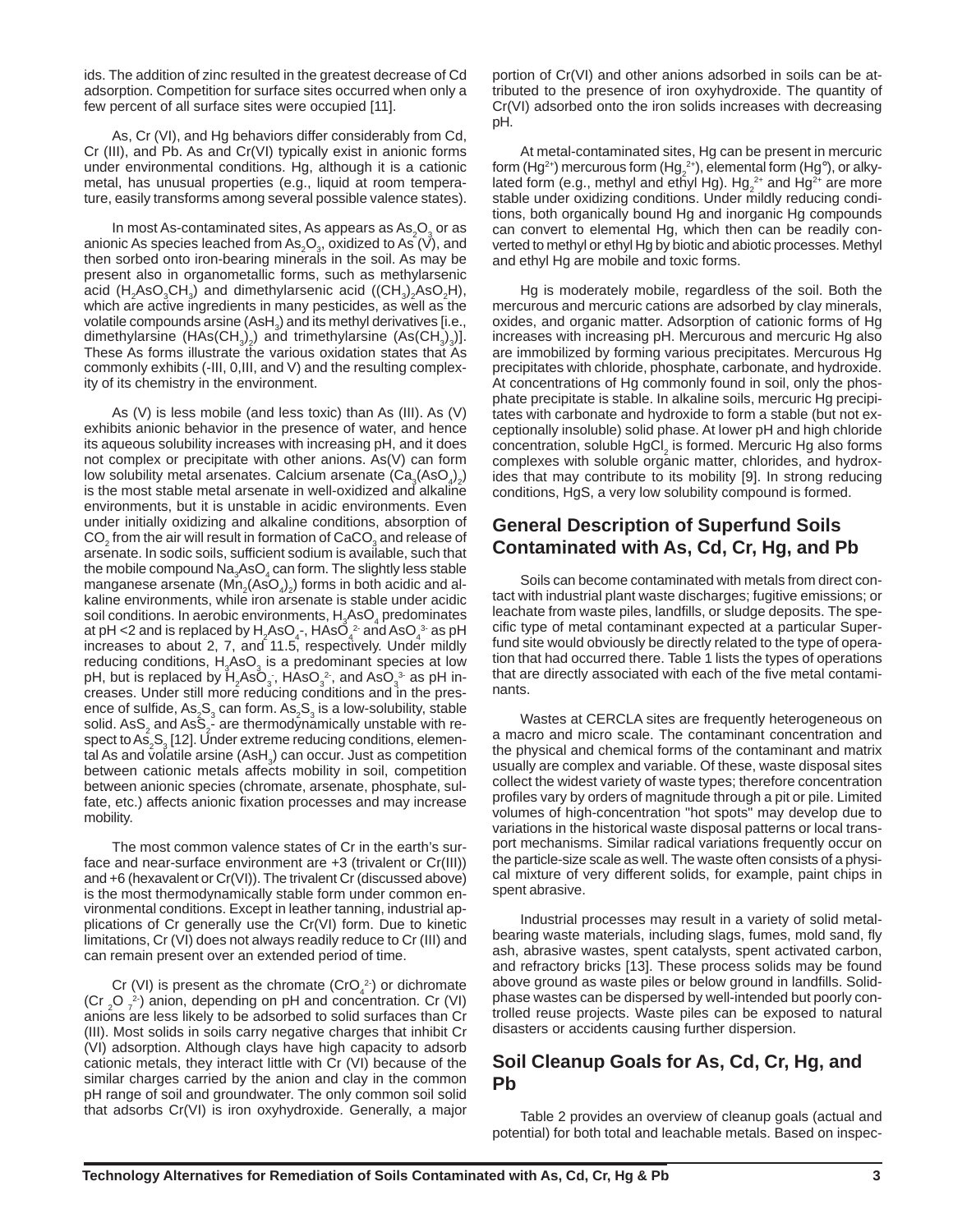| Contaminant | <b>Principal Sources</b>                                                                                                                                                                                                                                                                                                                            |
|-------------|-----------------------------------------------------------------------------------------------------------------------------------------------------------------------------------------------------------------------------------------------------------------------------------------------------------------------------------------------------|
| As          | Wood preserving<br>As-waste disposal<br>Pesticide production and applica-<br>tion                                                                                                                                                                                                                                                                   |
|             | Mining                                                                                                                                                                                                                                                                                                                                              |
| Cd          | Plating<br>Ni-Cd battery manufacturing<br>Cd-waste disposal                                                                                                                                                                                                                                                                                         |
| Cr          | Plating<br>Textile manufacturing<br>Leather tanning<br>Pigment manufacturing<br>Wood preserving<br>Cr-waste disposal                                                                                                                                                                                                                                |
| Hg          | Chloralkali manufacturing<br>Weapons production<br>Copper and zinc smelting<br>Gas line manometer spills<br>Paint application<br>Hg-waste disposal                                                                                                                                                                                                  |
| Ph          | Ferrous/nonferrous smelting<br>Pb-acid battery breaking<br>Ammunition production<br>Leaded paint waste<br>Pb-waste disposal<br>Secondary metals production<br>Waste oil recycling<br>Firing ranges<br>Ink manufacturing<br>Mining<br>Pb-acid battery manufacturing<br>Leaded glass production<br>Tetraethyl Pb production<br>Chemical manufacturing |

**Table 1.** Principal Sources of As, Cd, Cr, Hg, and Pb

Contaminated Soils

tion of the total metals cleanup goals, one can see that they vary considerably both within the same metal and between metals. Similar variation is observed in the actual or potential leachate goals. The observed variation in cleanup goals has at least two implications with regard to technology alternative evaluation and selection. First, the importance of identifying the target metal(s), contaminant state (leachable vs. total metal), the specific type of test and conditions, and the numerical cleanup goals early in the remedy evaluation process is made apparent. Depending on which cleanup goal is selected, the required removal or leachate reduction efficiency of the overall remediation can vary by several orders of magnitude. Second, the degree of variation in goals both within and between the metals, plus the many factors that affect mobility of the metals (discussed earlier in the bulletin), suggest that generalizations about effectiveness of a technology for meeting total or leachable treatment goals should be viewed with some caution.

## **Technologies for Containment and Remediation of As, Cd, Cr, Hg, and Pb in Soils**

Technologies potentially applicable to the remediation of soils contaminated with the five metals or their inorganic compounds are listed below. Underlined technologies have been implemented (not necessarily in all applicable modes—ex situ, in situ, off-site, and onsite) on numerous metal-contaminated soils and are available from a substantial number of vendors. Bracketed technologies have been operated or demonstrated on metal-contaminated soil with some success at full scale on one to approximately five soils, and some cost and performance data are available. In situ horizontal barriers are difficult to implement but are included to address in situ containment options for all contaminated soil deposit surfaces. The remaining technology, electrokinetics, has been implemented at full-scale in Europe and not in the U.S. but is undergoing a Superfund Innovative Technology Evaluation (SITE) demonstration. As noted above, electrokinetics is not addressed in the bulletin. Other technologies (e.g., phytoremediation and bacterial remediation) are being evaluated and may provide low-cost remediation for low concentration, large volume wastes, but these technologies are not addressed here due to their early stage of development and application to metal-contaminated soils.

| Technology Class                 | Specific Technology                                                                                                |
|----------------------------------|--------------------------------------------------------------------------------------------------------------------|
| Containment                      | Caps, Vertical Barriers,<br><b>Horizontal Barriers</b>                                                             |
| Solidification/<br>Stabilization | Cement-Based<br>[Polymer Microencapsulation]<br>[Vitrification]                                                    |
| Separation/<br>Concentration     | [Soil Washing]<br>[Soil Flushing (In Situ Only)]<br>[Pyrometallurgy]<br>Electrokinetics (Addressed in<br>TRD only) |

For each technology listed above, the following topics are discussed:

- Process description
- Site requirements for technology implementation
- Applicability
- Performance in treating metals in soil and Best Demonstrated Available Technology (BDAT) status
- Technologies in the SITE Demonstration Program
- EPA contact for the technology

The BDAT status of the technology (see fourth bullet above) refers to the determination under the RCRA of the BDAT for various industry-generated hazardous wastes that contain the metals of interest. Whether the characteristics of a Superfund metalcontaminated soil (or fractions derived from it) are similar enough to the RCRA waste to justify serious evaluation of the BDAT for a specific Superfund soil must be made on a site specific basis. Other limitations relevant to BDATs include (1) the regulatory basis for BDAT standards focus BDATs on proven, commercially available technologies at the time of the BDAT determination, (2) a BDAT may be identified, but that does not necessarily preclude the use of other technologies, and (3) a technology identified as BDAT may not necessarily be the current technology of choice in the RCRA hazardous waste treatment industry.

The EPA's SITE program (referred to in the fifth bullet above) evaluates many emerging and demonstrated technologies in order to promote the development and use of innovative technologies to clean up Superfund sites across the country. The major focus of SITE is the Demonstration Program, which is designed to provide engineering and cost data for selected technologies.

Cost is not discussed in each technology narrative; however, a summary table is provided at the end of the technology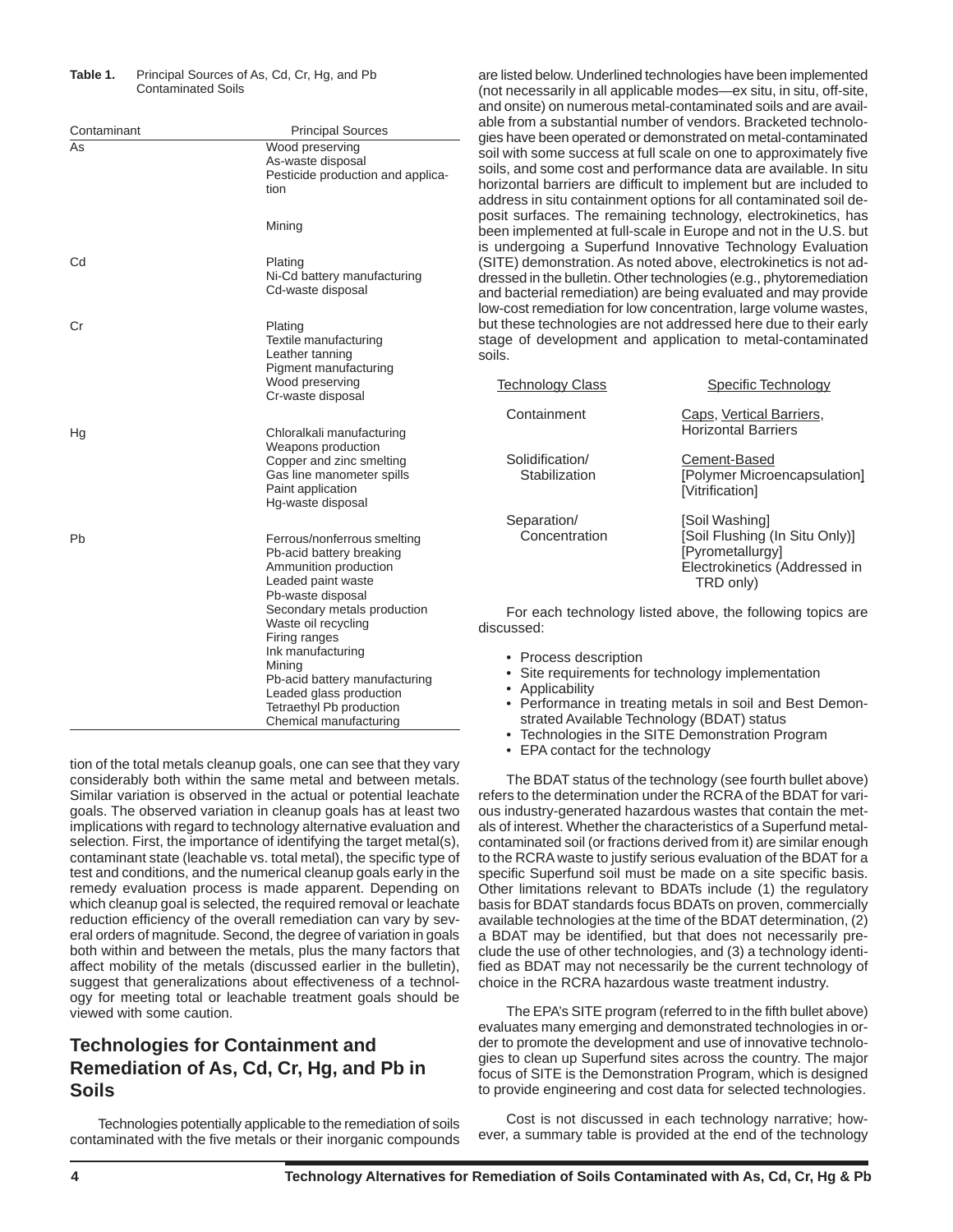**Table 2.** Cleanup Goals (Actual and Potential) for Total and Leachable Metals

| Description                                                                                         | As      | Cd           | Cr (Total) | Hg            | <b>Pb</b>  |
|-----------------------------------------------------------------------------------------------------|---------|--------------|------------|---------------|------------|
| Total Metals Goals (mg/Kg)                                                                          |         |              |            |               |            |
| Background (Mean) [1]                                                                               | 5       | 0.06         | 100        | 0.03          | 10         |
| Background (Range) [1]                                                                              | 1 to 50 | 0.01 to 0.70 | 1 to 1000  | 0.01 to 0.30  | 2 to 200   |
| Superfund Site Goals from TRD [1]                                                                   | 5 to 65 | 3 to 20      | 6.7 to 375 | 1 to 21       | 200 to 500 |
| Theoretical Minimum Total Metals to<br><b>Ensure TCLP</b><br>Leachate < Threshold (i.e., TCLP X 20) | 100     | 20           | 100        | 4             | 100        |
| California Total Threshold<br>Limit Concentration [1]                                               | 500     | 100          | 500        | 20            | 1000       |
| Leachable Metals (ug/L)                                                                             |         |              |            |               |            |
| <b>TCLP Threshold for RCRA Waste</b><br>(SW 846, Method 1311)                                       | 5000    | 1000         | 5000       | 200           | 5000       |
| <b>Extraction Procedure Toxicity Test</b><br>(EP Tox) (Method 1310)                                 | 5000    | 1000         | 5000       | 200           | 5000       |
| <b>Synthetic Precipitate Leachate</b><br>Procedure (Method 1312)                                    |         |              |            |               |            |
| <b>Multiple Extraction Procedure</b><br>(Method 1320)                                               |         |              |            |               |            |
| California Soluble Threshold<br>Leachate Concentration                                              | 5000    | 1000         | 5000       | 200           | 5000       |
| Maximum Contaminant Level <sup>a</sup>                                                              | 50      | 5            | 100        | 2             | 15         |
| Superfund Site Goals from TRD [1]                                                                   | 50      |              | 50         | $0.05$ to $2$ | 50         |

a Maximum Contaminant Level = The maximum permissible level of contaminant in water delivered to any user of a public system.

— No specified level and no example cases identified.

discussion section that illustrates technology cost ranges and treatment train options.

## **Specific Remedial Technologies**

## **Containment**

Containment technologies for application at Superfund sites include landfill covers (caps), vertical barriers, and horizontal barriers [1]. For metal remediation, containment is considered an established technology except for in situ installation of horizontal barriers. This bulletin does not address construction of onsite landfill liners for placement of excavated material from the site.

**Process Description**—Containment ranges from a surface cap that limits infiltration of uncontaminated surface water to subsurface vertical or horizontal barriers that restrict lateral or vertical migration of contaminated groundwater. In addition to the containment documents referenced in this section, six other EPA containment documents are noted in the final section of this engineering bulletin on covers, liners, Quality Assurance/Quality Control (QA/QC) for geomembrane seams, and QA/QC for containment construction. Containment is covered primarily by reference in the original technical resource document. The text provided here is primarily from reference [5] on remediation of wood preserving sites.

**Caps**—Capping systems reduce surface water infiltration; control gas and odor emissions; improve aesthetics; and provide a stable surface over the waste. Caps can range from a simple native soil cover to a full RCRA Subtitle C, composite cover.

Cap construction costs depend on the number of components in the final cap system (i.e., costs increase with the addition of barrier and drainage components). Additionally, cost escalates as a function of topographic relief. Side slopes steeper than 3 horizontal to 1 vertical can cause stability and equipment problems that dramatically increase the unit cost.

**Vertical Barriers**—Vertical barriers minimize the movement of contaminated groundwater off-site or limit the flow of uncontaminated groundwater onsite. Common vertical barriers include slurry walls in excavated trenches; grout curtains formed by injecting grout into soil borings; vertically-injected, cement-bentonite grout-filled borings or holes formed by withdrawing beams driven into the ground; and sheet-pile walls formed of driven steel.

Certain compounds can affect cement-bentonite barriers. The impermeability of bentonite may significantly decrease when it is exposed to high concentrations of creosote, water-soluble salts (copper, Cr, As), or fire retardant salts (borates, phosphates, and ammonia). Specific gravity of salt solutions must be greater than 1.2 to impact bentonite [14][15]. In general, soil-bentonite blends resist chemical attack best if they contain only 1 percent bentonite and 30 to 40 percent natural soil fines. Treatability tests should evaluate the chemical stability of the barrier if adverse conditions are suspected.

Carbon steel used in pile walls quickly corrodes in dilute acids, slowly corrodes in brines or salt water, and remains mostly unaffected by organic chemicals or water. Salts and fire retardants can reduce the service life of a steel sheet pile; corrosionresistant coatings can extend their anticipated life. Major steel suppliers will provide site-specific recommendations for cathodic protection of piling.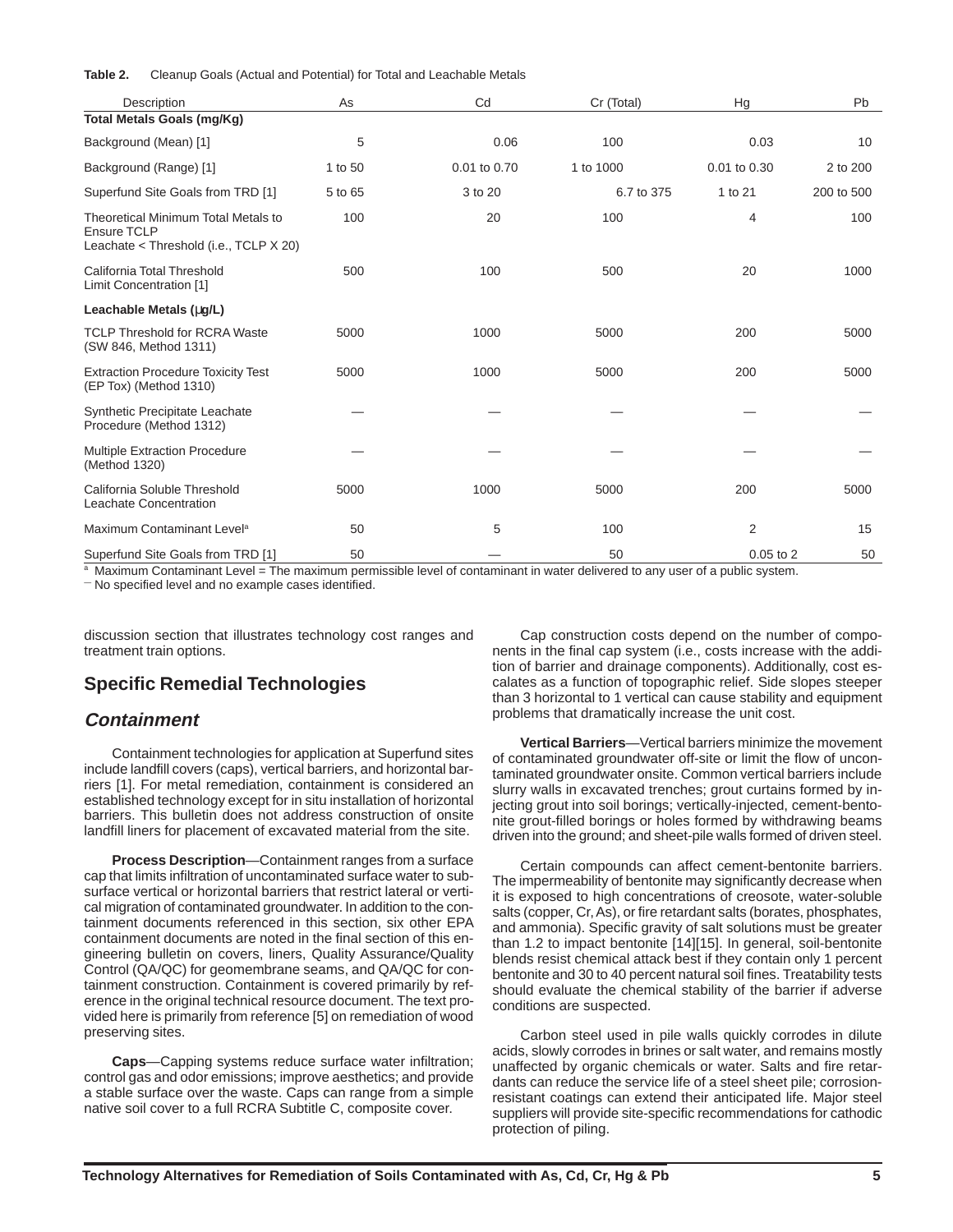Construction costs for vertical barriers are influenced by the soil profile of the barrier material used and by the method of placing it. The most economical shallow vertical barriers are soilbentonite trenches excavated with conventional backhoes; the most economical deep vertical barriers consist of a cement-bentonite wall placed by a vibrating beam.

**Horizontal Barriers**—In situ horizontal barriers can underlie a sector of contaminated materials onsite without removing the hazardous waste or soil. Established technologies use grouting techniques to reduce the permeability of underlying soil layers. Studies performed by the U.S. Army Corps of Engineers (COE) [16] indicate that conventional grout technology cannot produce an impermeable horizontal barrier because it cannot ensure uniform lateral growth of the grout. These same studies found greater success with jet grouting techniques in soils that contain fines sufficient to prevent collapse of the wash hole and that present no large stones or boulders that could deflect the cutting jet.

Since few in situ horizontal barriers have been constructed, accurate costs have not been established. Work performed by COE for EPA has shown that it is very difficult to form effective horizontal barriers. The most efficient barrier installation used a jet wash to create a cavity in sandy soils into which cementbentonite grouting was injected. The costs relate to the number of borings required. Each boring takes at least one day to drill.

**Site Requirements**—In general, the site must be suitable for a variety of heavy construction equipment including bulldozers, graders, backhoes, multi-shaft drill rigs, various rollers, vibratory compactors, forklifts, and seaming devices [18]. When capping systems are being utilized, onsite storage areas are necessary for the materials to be used in the cover. If site soils are adequate for use in the cover, a borrow area needs to be identified and the soil tested and characterized. If site soils are not suitable, it may be necessary to truck in other low-permeability soils [18]. In addition, an adequate supply of water may also be needed in order to achieve the optimum soil density.

The construction of vertical containment barriers, such as slurry walls, requires knowledge of the site, the local soil and hydrogeologic conditions, and the presence of underground utilities [17]. Preparation of the slurry requires batch mixers, hydration ponds, pumps, hoses, and an adequate supply of water. Therefore, onsite water storage tanks and electricity are necessary. In addition, areas adjacent to the trench need to be available for the storage of trench spoils (which could potentially be contaminated) and the mixing of backfill. If excavated soils are not acceptable for use as backfill, suitable backfill must be trucked onto the site [17].

**Applicability**—Containment is most likely to be applicable to (1) wastes that are low-hazard (e.g., low toxicity or low concentration) or immobile; (2) wastes that have been treated to produce low hazard or low mobility wastes for onsite disposal; or (3) wastes whose mobility must be reduced as a temporary measure to mitigate risk until a permanent remedy can be tested and implemented. Situations where containment would not be applicable include (1) wastes for which there is a more permanent and protective remedy that is cost-effective, (2) where effective placement of horizontal barriers below existing contamination is difficult; and (3) where drinking water sources will be adversely affected if containment fails, and if there is inadequate confidence in the ability to predict, detect, or control harmful releases due to containment failure.

Important advantages of containment are (1) surface caps and vertical barriers are relatively simple and rapid to implement at low cost and can be more economical than excavation and removal of waste; (2) caps and vertical barriers can be applied to large areas or volumes of waste; (3) engineering control (containment) is achieved, and may be a final action if metals are well immobilized and potential receptors are distant; (4) a variety of barrier materials are available commercially; and (5) in some cases it may be possible to create a land surface that can support vegetation and/or be applicable for other purposes. Disadvantages of containment include (1) design life is uncertain; (2) contamination remains onsite, available to migrate should containment fail; (3) long-term inspection, maintenance and monitoring is required; (4) site must be amenable to effective monitoring; and (5) placement of horizontal barriers below existing waste is difficult to implement successfully.

**Performance and BDAT Status**—Containment is widely accepted as a means of controlling the spread of contamination and preventing the future migration of waste constituents. Table 3 shows a list of selected sites where containment has been selected for remediating metal-contaminated solids.

The performance of capping systems, once installed, may be difficult to evaluate [18]. Monitoring well systems or infiltration monitoring systems can provide some information, but it is often not possible to determine whether the water or leachate originated as surface water or groundwater.

With regard to slurry walls and other vertical containment barriers, performance may be affected by a number of variables including geographic region, topography, and material availability. A thorough characterization of the site and a compatibility study are highly recommended [17].

Containment technologies are not considered "treatment technologies" and hence no BDATs involving containment have been established.

#### **Table 3.** Containment Selections/Applications at Selected Superfund Sites With Metal Contamination

| Site Name/State                                                              | Specific Technology     | <b>Key Metal Contaminants</b> | Associated Technology | Status <sup>a</sup> |
|------------------------------------------------------------------------------|-------------------------|-------------------------------|-----------------------|---------------------|
| Ninth Avenue Dump, IN                                                        | Containment-Slurry Wall | Pb                            | Slurry Wall/Capping   | S                   |
| Industrial Waste Control, AK                                                 | Containment-Slurry Wall | As, Cd, Cr, Pb                | Capping/French Drain  |                     |
| E.H. Shilling Landfill, OH                                                   | Containment-Slurry Wall | As                            | Capping/Clay Berm     | S                   |
| Chemtronic, NC                                                               | Capping                 | Cr. Pb                        | Capping               | S                   |
| Ordnance Works Disposal, WV                                                  | Capping                 | As. Pb                        | Capping               | S                   |
| Industriplex, MA                                                             | Capping                 | As, Pb, Cr                    | Capping               |                     |
| $^a$ Status codes as of Eebruary 1996; S – selected in POD; L – in operation |                         |                               |                       |                     |

Status codes as of February 1996:  $S$  = selected in ROD;  $I$  = in operation.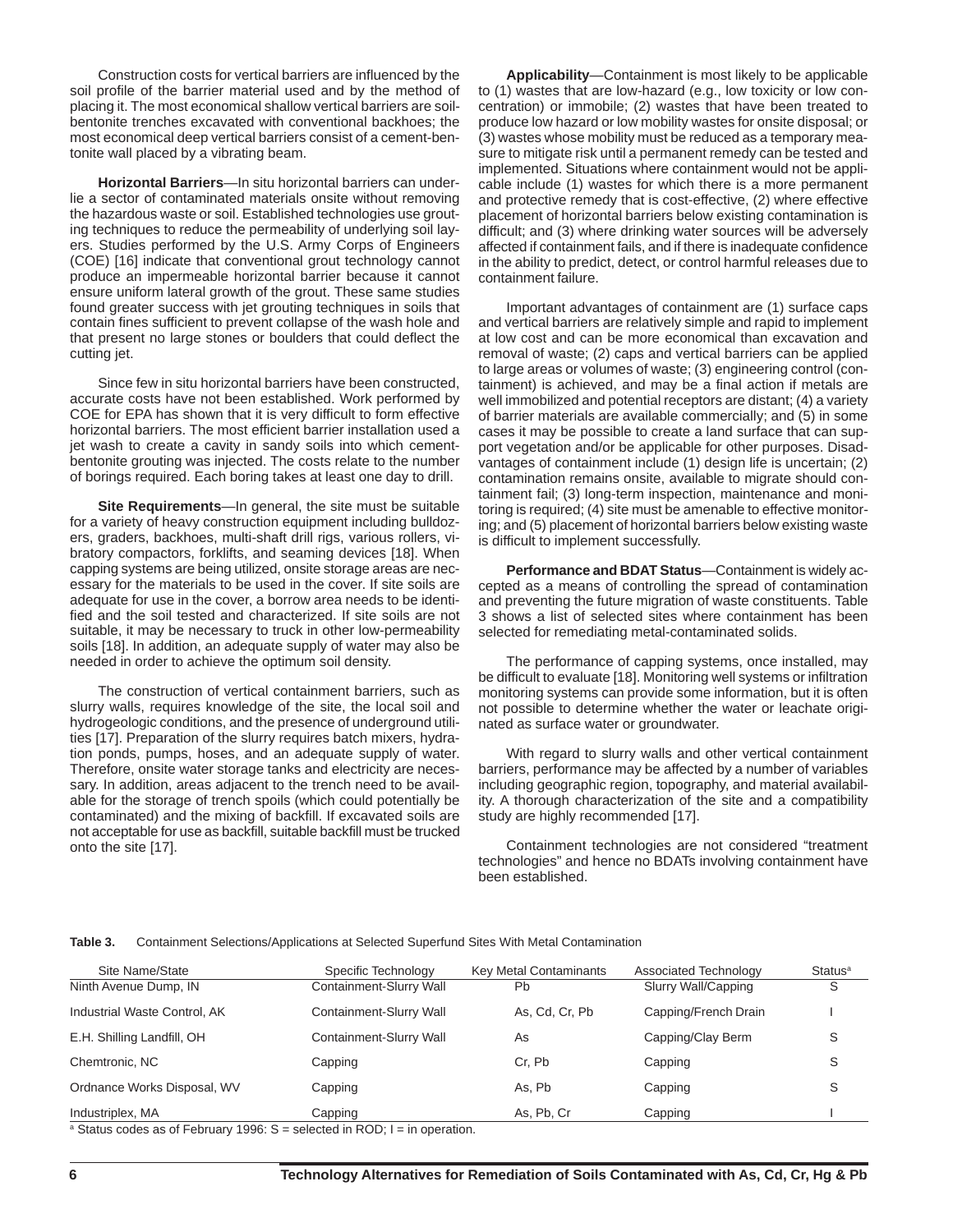**SITE Program Demonstration Projects**—Ongoing SITE demonstrations applicable to soils contaminated with the metals of interest include

- Morrison Knudsen Corporation (High clay grouting technology)
- RKK, Ltd. (Frozen soil barriers)

**Contact**—Technology-specific questions regarding containment may be directed to Mr. David Carson (NRMRL) at (513) 569-7527.

## **Solidification/Stabilization Technologies**

Solidification/stabilization (S/S), as used in this engineering bulletin, refers to treatment processes that mix or inject treatment agents into the contaminated material to accomplish one or more of the following objectives:

- Improve the physical characteristics of the waste by producing a solid from liquid or semiliquid wastes.
- Reduce the contaminant solubility by formation of sorbed species or insoluble precipitates (e.g., hydroxides, carbonates, silicates, phosphates, sulfates, or sulfides).
- Decrease the exposed surface area across which mass transfer loss of contaminants may occur by formation of a crystalline, glassy, or polymeric framework which surrounds the waste particles.
- Limit the contact between transport fluids and contaminants by reducing the material's permeability [1].

S/S technology usually is applied by mixing contaminated soils or treatment residuals with a physical binding agent to form a crystalline, glassy, or polymeric framework surrounding the waste particles. In addition to the microencapsulation, some chemical fixation mechanisms may improve the waste's leach resistance. Other forms of S/S treatment rely on macroencapsulation, where the waste is unaltered but macroscopic particles are encased in a relatively impermeable coating [19], or on specific chemical fixation, where the contaminant is converted to a solid compound resistant to leaching. S/S treatment can be accomplished primarily through the use of either inorganic binders (e.g., cement, fly ash, and/or blast furnace slag) or by organic binders such as bitumen [1]. Additives may be used, for example, to convert the metal to a less mobile form or to counteract adverse effects of the contaminated soil on the S/S mixture (e.g., accelerated or retarded setting times, and low physical strength). The form of the final product from S/S treatment can range from a crumbly, soil-like mixture to a monolithic block. S/S is more commonly done as an ex situ process, but the in situ option is available. The full range of inorganic binders, organic binders, and additives is too broad to be covered here. The emphasis in this bulletin is on ex situ, cement-based S/S, which is widely used; in situ, cement-based S/S, which has been applied to metals at full-scale; and polymer microencapsulation, which appears applicable to certain wastes that are difficult to treat via cement-based S/S.

Additional information and references on solidification/stabilization of metals can be found in the source technical resource document for this bulletin [1] and Engineering Bulletin: Solidification and Stabilization of Organics and Inorganics, EPA/540/S-92/015 [20]. Also, Chemical Fixation and Solidification of Hazardous Wastes [21] is probably the most comprehensive reference on S/S of metals (692 pages total, 113 pages specifically on fixation of metals). It is available in several EPA libraries. Innovative S/S technologies (e.g., sorption and surfactant processes, bituminization, emulsified asphalt, modified sulfur cement, polyethylene extrusion, soluble silicate, slag, lime, and soluble phosphates) are addressed in Innovative Site Remediation Technology—Solidification/Stabilization, Volume 4 [22].

**Process Description—Ex situ, cement-based** S/S is performed on contaminated soil that has been excavated and classified to reject oversize. Cement-based S/S involves mixing contaminated materials with an appropriate ratio of cement or similar binder/stabilizer, and possibly water and other additives. A system is also necessary for delivering the treated wastes to molds, surface trenches, or subsurface injection. Off-gas treatment (if volatiles or dust are present) may be necessary. The fundamental materials used to perform this technology are Portland-type cements and pozzolanic materials. Portland cements are typically composed of calcium silicates, aluminates, aluminoferrites, and sulfates. Pozzolans are very small spheroidal particles that are formed in combustion of coal (fly ash) and in lime and cement kilns, for example. Pozzolans of high silica content are found to have cement-like properties when mixed with water. Cement-based S/S treatment may involve using only Portland cement, only pozzolanic materials, or blends of both. The composition of the cement and pozzolan, together with the amount of water, aggregate, and other additives, determines the set time, cure time, pour characteristics, and material properties (e.g., pore size, compressive strength) of the resulting treated waste. The composition of cements and pozzolans, including those commonly used in S/S applications, are classified according to American Society for Testing and Materials (ASTM) standards. S/S treatment usually results in an increase (>50% in some cases) in the treated waste volume. Ex situ treatment provides high throughput (100 to 200 yd<sup>3</sup>/day/mixer).

Cement-based S/S reduces the mobility of inorganic compounds by formation of insoluble hydroxides, carbonates, or silicates; substitution of the metal into a mineral structure; sorption; physical encapsulation; and perhaps other mechanisms. Cementbased S/S involves a complex series of reactions, and there are many potential interferences (e.g., coating of particles by organics, excessive acceleration or retardation of set times by various soluble metal and inorganic compounds; excessive heat of hydration; pH conditions that solubilize anionic species of metal compounds, etc.) that can prevent attainment of S/S treatment objectives for physical strength and leachability. While there are many potential interferences, Portland cement is widely used and studied, and a knowledgeable vendor may be able to identify, and confirm via treatability studies, approaches to counteract adverse effects by use of appropriate additives or other changes in formulation.

**In situ, cement-based solidification/stabilization** has only two steps: (1) mixing and (2) off-gas treatment. The processing rate for in situ S/S is typically considerably lower than for ex situ processing. In situ S/S is demonstrated to depths of 30 feet and may be able to extend to 150 feet. The most significant challenge in applying S/S in situ for contaminated soils is achieving complete and uniform mixing of the binder with the contaminated matrix [23]. Three basic approaches are used for in situ mixing of the binder with the matrix: (1) vertical auger mixing; (2) inplace mixing of binder reagents with waste by conventional earthmoving equipment, such as draglines, backhoes, or clamshell buckets; and (3) injection grouting, which involves forcing a binder containing dissolved or suspended treatment agents into the subsurface, allowing it to permeate the soil. Grout injection can be applied to contaminated formations lying well below the ground surface. The injected grout cures in place to produce an in situ treated mass.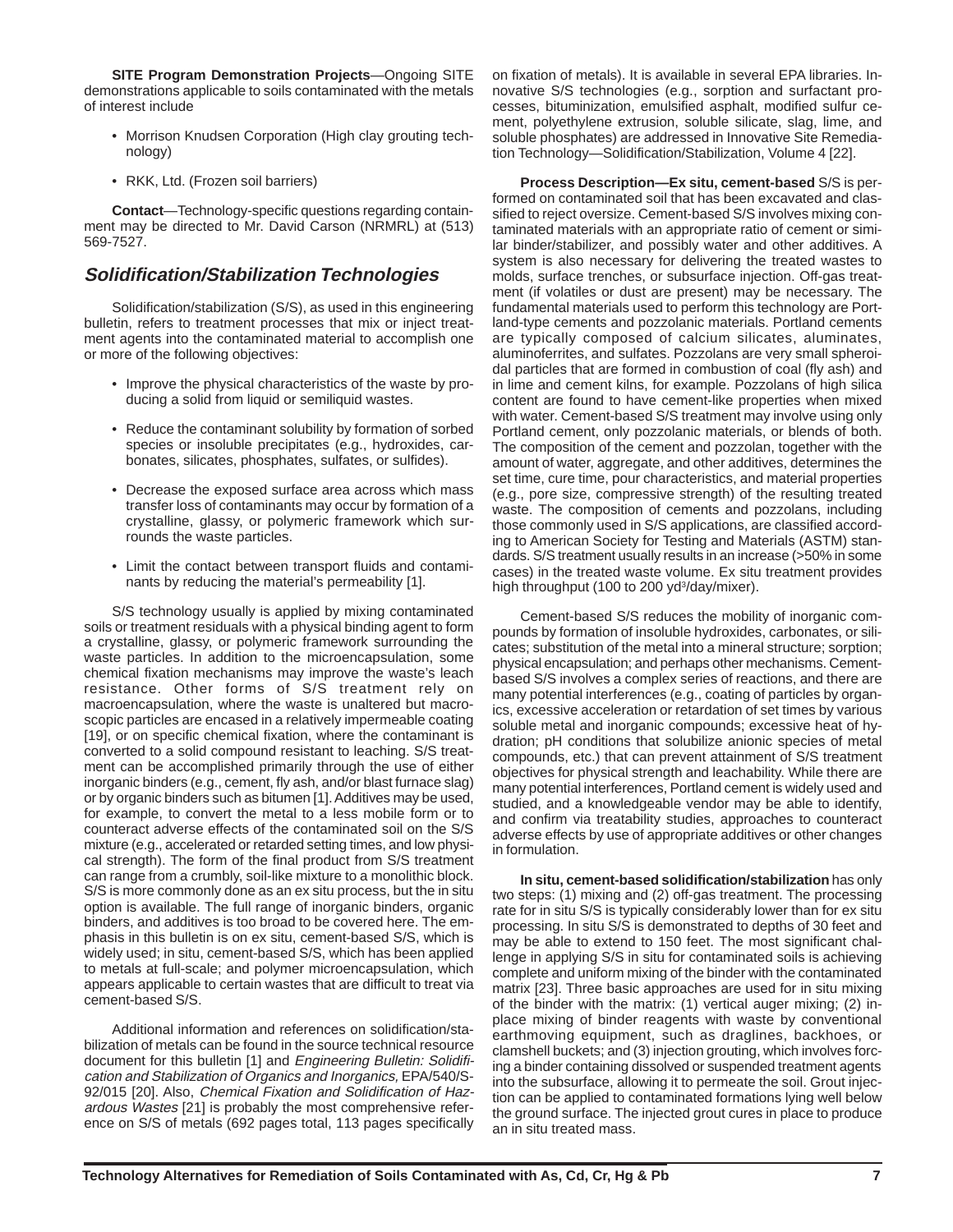**S/S by polymer microencapsulation** can include application of thermoplastic or thermosetting resins. Thermoplastic materials are the most commonly used organic-based S/S treatment materials. Potential candidate resins for thermoplastic encapsulation include bitumen, polyethylene and other polyolefins, paraffins, waxes, and sulfur cement. Of these candidate thermoplastic resins, bitumen (asphalt) is the least expensive and by far the most commonly used [24]. The process of thermoplastic encapsulation involves heating and mixing the waste material and the resin at elevated temperature, typically 130°C to 230°C in an extrusion machine. Any water or volatile organics in the waste boil off during extrusion and are collected for treatment or disposal. Because the final product is a stiff, yet plastic resin, the treated material typically is discharged from the extruder into a drum or other container.

S/S process quality control requires information on the range of contaminant concentrations; potential interferences in waste batches awaiting treatment; and treated product properties such as compressive strength, permeability, leachability, and in some instances, toxicity [20].

**Site Requirements**—The site must be prepared for the construction, operation, maintenance, decontamination, and decommissioning of the equipment. The size of the area required for the process equipment depends on several factors, including the type of S/S process involved, the required treatment capacity of the system, and site characteristics, especially soil topography and load-bearing capacity. A small mobile ex situ unit occupies space for two, standard flatbed trailers. An in situ system requires a larger area to accommodate a drilling rig as well as a larger area for auger decontamination.

**Applicability**—This section addresses expected applicability based on the chemistry of the metal and the S/S binders. The soil-contaminant-binder equilibrium and kinetics are complicated, and many factors influence metal mobility, so there may be exceptions to the generalizations presented below.

For **cement-based S/S**, if a single metal is the predominant contaminant in soil, then Cd and Pb are the most amenable to cement-based S/S. The predominant mechanism for immobilization of metals in Portland and similar cements is precipitation of hydroxides, carbonates, and silicates. Both Pb and Cd tend to form insoluble precipitates in the pH ranges found in cured cement. They may resolubilize, however, if the pH is not carefully controlled. For example, Pb in aqueous solutions tends to resolubilize as  $Pb(OH)<sup>3-</sup>$  around pH 10 and above. Hg, while it is a cationic metal like Pb and cadmium, does not form low solubility precipitates in cement, so it is difficult to stabilize reliably by cement-based processes, and this difficulty would be expected to be greater with increasing Hg concentration and with organomercury compounds. As, due to its formation of anionic species, also does not form insoluble precipitates in the high pH cement environment, and cement-based solidification is generally not expected to be successful. Cr(VI) is difficult to stabilize in cement due to formation of anions that are soluble at high pH. However, Cr (VI) can be reduced to Cr (III), which does form insoluble hydroxides. Although Hg and As (III and V) are particularly difficult candidates for cement-based S/S, this should not necessarily eliminate S/S (even cement-based) from consideration since (1) as with Cr (VI) it may be possible to devise a multistep process that will produce an acceptable product for cement-based S/S; (2) a non-cement based S/S process (e.g., lime and sulfide for Hg; oxidation to As (V) and coprecipitation with iron) may be applicable; or (3) the leachable concentration of the contaminant may be sufficiently low that a highly efficient S/S process may not be required to meet treatment goals.

The discussion of applicability above also applies to **in situ, cement-based S/S.** If in situ treatment introduces chemical agents into the ground, this chemical addition may cause a pollution problem in itself, and may be subject to additional requirements under the Land Disposal Restrictions.

**Polymer microencapsulation** has been mainly used to treat low-level radioactive wastes. However, organic binders have been tested or applied to wastes containing chemical contaminants such as As, metals, inorganic salts, polychlorinated biphenyls (PCBs), and dioxins [24]. Polymer microencapsulation is particularly well suited to treating water-soluble salts such as chlorides or sulfates that generally are difficult to immobilize in a cementbased system [25]. Characteristics of the organic binder and extrusion system impose compatibility requirements on the waste material. The elevated operating temperatures place a limit on the quantity of water and volatile organic chemicals (VOCs) in the waste feed. Low volatility organics will be retained in the bitumen but may act as solvents causing the treated product to be too fluid. The bitumen is a potential fuel source so the waste should not contain oxidizers such as nitrates, chlorates, or perchlorates. Oxidants present the potential for rapid oxidation, causing immediate safety concerns, as well as slow oxidation that results in waste form degradation.

Wastes containing more than one metal are not addressed here, other than to say that cement-based solidification/stabilization of multiple metal wastes will be particularly difficult if a set of treatment and disposal conditions cannot be found that simultaneously produces low mobility species for all the metals of concern. For example, the relatively high pH conditions that favor Pb immobilization would tend to increase the mobility of As. On the other hand, the various metal species in a multiple metal waste may interact (e.g., formation of low solubility compounds by combination of Pb and arsenate) to produce a low mobility compound.

Organic contaminants are often present with inorganic contaminants at metal-contaminated sites. S/S treatment of organiccontaminated waste with cement-based binders is more complex than treatment of inorganics alone. This is particularly true with VOCs where the mixing process and heat generated by cement hydration reactions can increase vapor losses [26][27][28][29]. However, S/S can be applied to wastes that contain lower levels of organics, particularly when inorganics are present and/or the organics are semivolatile or nonvolatile. Also, recent studies indicate the addition of silicates or modified clays to the binder system may improve S/S performance with organics [19].

**Performance and BDAT status**—S/S with cement-based and pozzolan binders is a commercially available, established technology. Table 4 shows a selected list of sites where S/S has been selected for remediating metal-contaminated solids. At 12 of the 19 sites, S/S has been either completely or partially implemented. Note that S/S has been used to treat all five metals (Cr, Pb, As, Hg, and Cd). Although it would not generally be expected (for the reasons noted in the previous section) that cement-based S/S would be applied to As and Hg contaminated soils, it was beyond the scope of this project to examine in detail the characterization data, S/S formulations, and performance data upon which the selections were based, so the selection/implementation data are presented without further comment.

Applications of polymer microencapsulation have been limited to special cases where the specific performance features are required for the waste matrix, and contaminants allow reuse of the treated waste as a construction material [30].

S/S is a BDAT for the following waste types: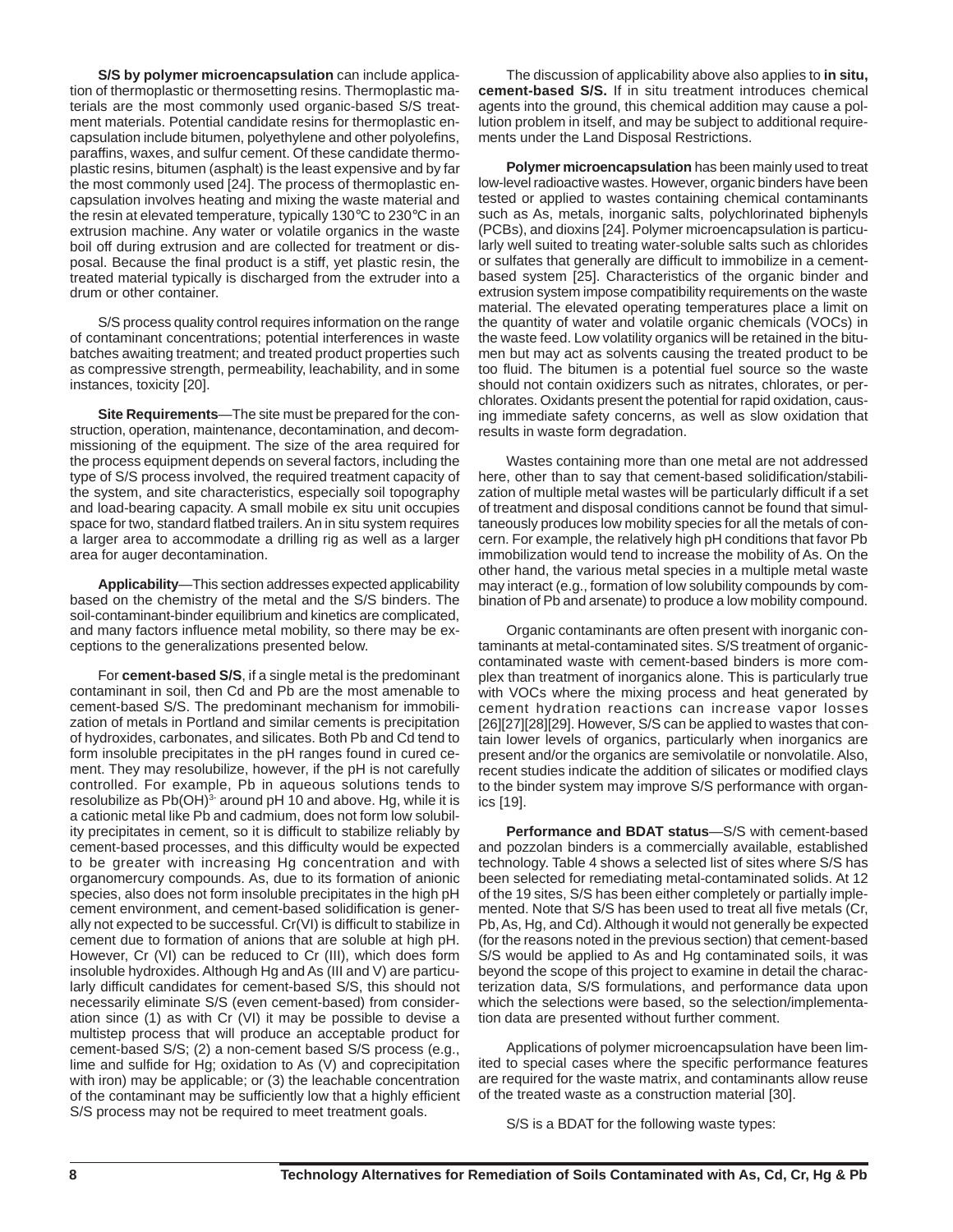**Table 4.** Solidification/Stabilization Selections/Applications at Selected Superfund Sites With Metal Contamination

| Site Name/State               | Specific Technology                                 | <b>Key Metal Contaminants</b> | Associated Technology                                                                         | Status <sup>a</sup> |
|-------------------------------|-----------------------------------------------------|-------------------------------|-----------------------------------------------------------------------------------------------|---------------------|
| DeRewal Chemical, NJ          | Solidification                                      | Cr. Cd. Pb                    | GW pump and treatment                                                                         | S                   |
| Marathon Battery Co., NY      | Chemical fixation                                   | Cd, Ni                        | Dredging, off-site disposal                                                                   | ı                   |
| Nascolite, Millville, NJ      | Stabilization of wetland soils                      | Pb                            | On-site disposal of stabilized<br>soils; excavation and off-site<br>disposal of wetland soils | S                   |
| Roebling Steel, NJ            | Solidification/stabilization<br>(34-acre slag area) | As, Cr, Pb                    | Capping                                                                                       | S                   |
| Waldick Aerospace, NJ         | S/S, 4,000 cy                                       | Cd, Cr                        | LTTD, off-site disposal                                                                       | C                   |
| Aladdin Plating, PA           | Stabilization, 12,000 cy                            | Cr                            | Off-site disposal                                                                             | C                   |
| Palmerton Zinc, PA            | Stabilization, fly ash, lime, potash                | Cd, Pb                        |                                                                                               | $\mathsf{I}$        |
| Tonolli Corp., PA             | S/S                                                 | As, Pb                        | In situ chemical limestone<br>barrier                                                         | S                   |
| Whitmoyer Laboratories, PA    | Oxidation/fixation                                  | As                            | GW pump and treatment,<br>capping, grading, and<br>revegetation                               | S                   |
| Bypass 601, NC                | S/S                                                 | Cr, Pb                        | Capping, regrading,<br>revegetation, GW pump<br>and treatment                                 | S                   |
| Flowood, MS                   | S/S, 6,000 cy                                       | Pb                            | Capping                                                                                       | C                   |
| Independent Nail, SC          | S/S                                                 | Cd, Cr                        | Capping                                                                                       | C                   |
| Pepper's Steel and Alloys, FL | S/S                                                 | As, Pb                        | On-site disposal                                                                              | C                   |
| Gurley Pit, AR                | In situ S/S                                         | <b>Pb</b>                     |                                                                                               | $\mathsf{C}$        |
| Pesses Chemical, TX           | Stabilization                                       | Cd                            | Concrete capping                                                                              | C                   |
| E.I. Dupont de Nemours, IA    | S/S                                                 | Cd, Cr, Pb                    | Capping, regrading, and<br>revegetation                                                       | С                   |
| Shaw Avenue Dump, IA          | S/S                                                 | As, Cd                        | Capping, groundwater<br>monitoring                                                            | C                   |
| Frontier Hard Chrome, WA      | Stabilization                                       | Cr                            |                                                                                               | S                   |
| Gould Site, OR                | S/S                                                 | Pb                            | Capping, regrading, and<br>revegetation                                                       | ı                   |

<sup>a</sup> Status codes as of February 1996: S = selected in ROD; I = in operation, not complete; C = completed.

- Cd nonwastewaters (other than Cd-containing batteries)
- Cr nonwastewaters such as D007 and U032 [following reduction to Cr (III)]
- Pb nonwastewaters such as D008, P110, U144, U145, and U146
- Wastes containing low concentrations (< 260 mg/Kg) of elemental Hg—sulfide precipitation
- Plating wastes and steelmaking wastes

Although vitrification, not S/S, was selected as BDAT for RCRA As-containing nonwastewaters, EPA does not preclude the use of S/S for treatment of As (particularly inorganic As) wastes but recommends that its use be determined on a caseby-case basis. A variety of stabilization techniques including cement, silicate, pozzolan, and ferric coprecipitation were evaluated as candidate BDATs for As. Due to concerns about longterm stability and the waste volume increase, particularly with ferric coprecipitation, stabilization was not accepted as BDAT.

**SITE Program Demonstration Projects**—Completed or ongoing SITE demonstrations applicable to soils contaminated with the metals of interest include

#### **Completed**

- Advanced Remediation Mixing, Inc. (Ex situ S/S)
- Funderburk & Associates (Ex situ S/S)
- Geo-Con, Inc. (In situ S/S)
- Soliditech, Inc. (Ex situ S/S)
- STC Omega, Inc. ( Ex situ S/S)
- WASTECH Inc. (Ex situ S/S)

#### **Ongoing**

- Separation and Recovery Systems, Inc. (Ex situ S/S)
- Wheelabrator Technologies Inc. (Ex situ S/S)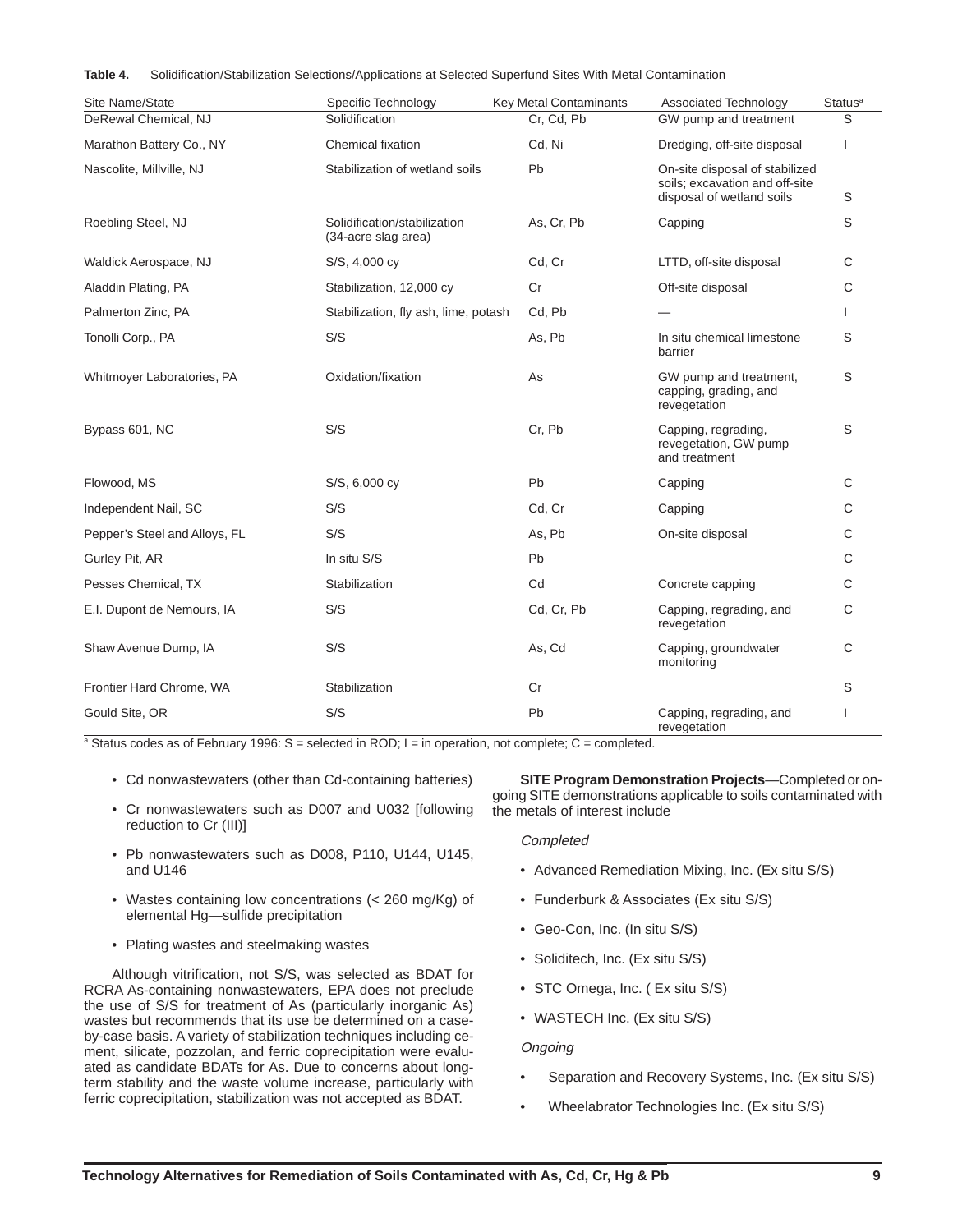**Contact**—Technology-specific questions regarding S/S may be directed to Mr. Ed Barth (NRMRL) at (513) 569-7669.

## **Vitrification**

Vitrification applies high temperature treatment aimed primarily at reducing the mobility of metals by incorporation into a chemically durable, leach resistant, vitreous mass. Vitrification can be carried out on excavated soils as well as in situ.

**Process Description**—During the vitrification process, organic wastes are pyrolyzed (in situ) or oxidized (ex situ) by the melt front, whereas inorganics, including metals, are incorporated into the vitreous mass. Off-gases released during the melting process, containing volatile components and products of combustion and pyrolysis, must be collected and treated [1][31]. Vitrification converts contaminated soils to a stable glass and crystalline monolith [32]. With the addition of low-cost materials such as sand, clay, and/or native soil, the process can be adjusted to produce products with specific characteristics, such as chemical durability. Waste vitrification may be able to transform the waste into useful, recyclable products such as clean fill, aggregate, or higher valued materials such as erosion-control blocks, paving blocks, and road dividers.

Ex situ vitrification technologies apply heat to a melter through a variety of sources such as combustion of fossil fuels (coal, natural gas, and oil) or input of electric energy by direct joule heat, arcs, plasma torches, and microwaves. Combustion or oxidation of the organic portion of the waste can contribute significant energy to the melting process, thus reducing energy costs. The particle size of the waste may need to be controlled for some of the melting technologies. For wastes containing refractory compounds that melt above the unit's nominal processing temperature, such as quartz or alumina, size reduction may be required to achieve acceptable throughputs and a homogeneous melt. For high-temperature processes using arcing or plasma technologies, size reduction is not a major factor. For the intense melters using concurrent gas-phase melting or mechanical agitation, size reduction is needed for feeding the system and for achieving a homogeneous melt.

In situ vitrification (ISV) technology is based on electric melter technology, and the principle of operation is joule heating, which occurs when an electrical current is passed through a region that behaves as a resistive heating element. Electrical current is passed through the soil by means of an array of electrodes inserted vertically into the surface of the contaminated soil zone. Because dry soil is not conductive, a starter path of flaked graphite and glass frit is placed in a small trench between the electrodes to act as the initial flow path for electricity. Resistance heating in the starter path transfers heat to the soil, which then begins to melt. Once molten, the soil becomes conductive. The melt grows outward and downward as power is gradually increased to the full constant operating power level. A single melt can treat a region of up to 1000 tons. The maximum treatment depth has been demonstrated to be about 20 feet. Large contaminated areas are treated in multiple settings that fuse the blocks together to form one large monolith [1]. Further information on in situ vitrification can be found in the Engineering Bulletin: In Situ Vitrification Treatment, EPA/540/S-94/504 [33].

**Site Requirements**—The site must be prepared for the mobilization, operation, maintenance, and demobilization of the equipment. Site activities such as clearing vegetation, removing overburden, and acquiring backfill material are often necessary for ex situ as well as in situ vitrification. Ex situ processes will require areas for storage of excavated, treated, and possibly pretreated materials. The components of one ISV system are contained in three transportable trailers: an off-gas and process control trailer, a support trailer, and an electrical trailer. The trailers are mounted on wheels sufficient for transportation to and over a compacted ground surface [34].

The field-scale ISV system evaluated in the SITE program required three-phase electrical power at either 12,500 or 13,800 volts, which is usually taken from a utility distribution system [35]. Alternatively, the power may be generated onsite by means of a diesel generator. Typical applications require 800 kilowatt hours/ton (kWh/ton) to 1,000 kWh/ton [33].

**Applicability**—Setting cost and implementability aside, vitrification should be most applicable where nonvolatile metal contaminants have glass solubilities exceeding the level of contamination in the soil. Cr-contaminated soil should pose the least difficulties for vitrification, since it has low volatility, and a glass solubility between 1% and 3%. Vitrification may or may not be applicable for Pb, As, and Cd, depending on the level of difficulty encountered in retaining the metals in the melt, and controlling and treating any volatile emissions that may occur. Hg clearly poses problems for vitrification due to high volatility and low glass solubility (<0.1%) but may be allowable at very low concentrations (see Performance and BDAT section that follows).

Chlorides present in the waste in excess of about 0.5 weight percent typically will not be incorporated into and discharged with the glass but will fume off and enter the off-gas treatment system. If chlorides are excessively concentrated, salts of alkali, alkaline earths, and heavy metals will accumulate in solid residues collected by off-gas treatment. Separation of the chloride salts from the other residuals may be required before or during return of residuals to the melter. When excess chlorides are present, there is also a possibility that dioxins and furans may form and enter the off-gas treatment system.

Waste matrix composition affects the durability of the treated waste. Sufficient glass-forming materials (SiO $_2$ ) (>30 wt %) and combined alkali (Na + K) (>1.4 wt %) are required for vitrification of wastes. If these conditions are not met, frit and/or flux additives typically are needed. Vitrification is also potentially applicable to soils contaminated with mixed metals and metal-organic wastes.

Specific situations where **ex situ vitrification** would not be applicable or would face additional implementation problems include (1) wastes containing > 25% moisture content cause excessive fuel consumption; (2) wastes where size reduction and classification are difficult or expensive; (3) volatile metals, particularly Cd and Hg, will vaporize and must be captured and treated separately; (4) As-containing wastes may require pretreatment to produce less volatile forms; (5) metal concentrations in soil that exceed their solubility in glass; and (6) sites where commercial capacity is not adequate or transportation cost to a fixed facility is unacceptable.

Specific situations, in addition to those cited above, where **in situ vitrification** would not be applicable or would face additional implementation problems include (1) metal-contaminated soil where a less costly and adequately protective remedy exists; (2) projects that cannot be undertaken because of limited commercial availability; (3) contaminated soil <6 feet and >20 feet below the ground surface; (4) presence of an aquifer with high hydraulic conductivity (e.g., soil permeability  $>1$  X 10<sup>-5</sup> cm/ sec) limits economic feasibility due to excessive energy required; (5) contaminated soil mixed with buried metal that can result in a conductive path causing short circuiting of electrodes; (6) contaminated soil mixed with loosely packed rubbish or buried coal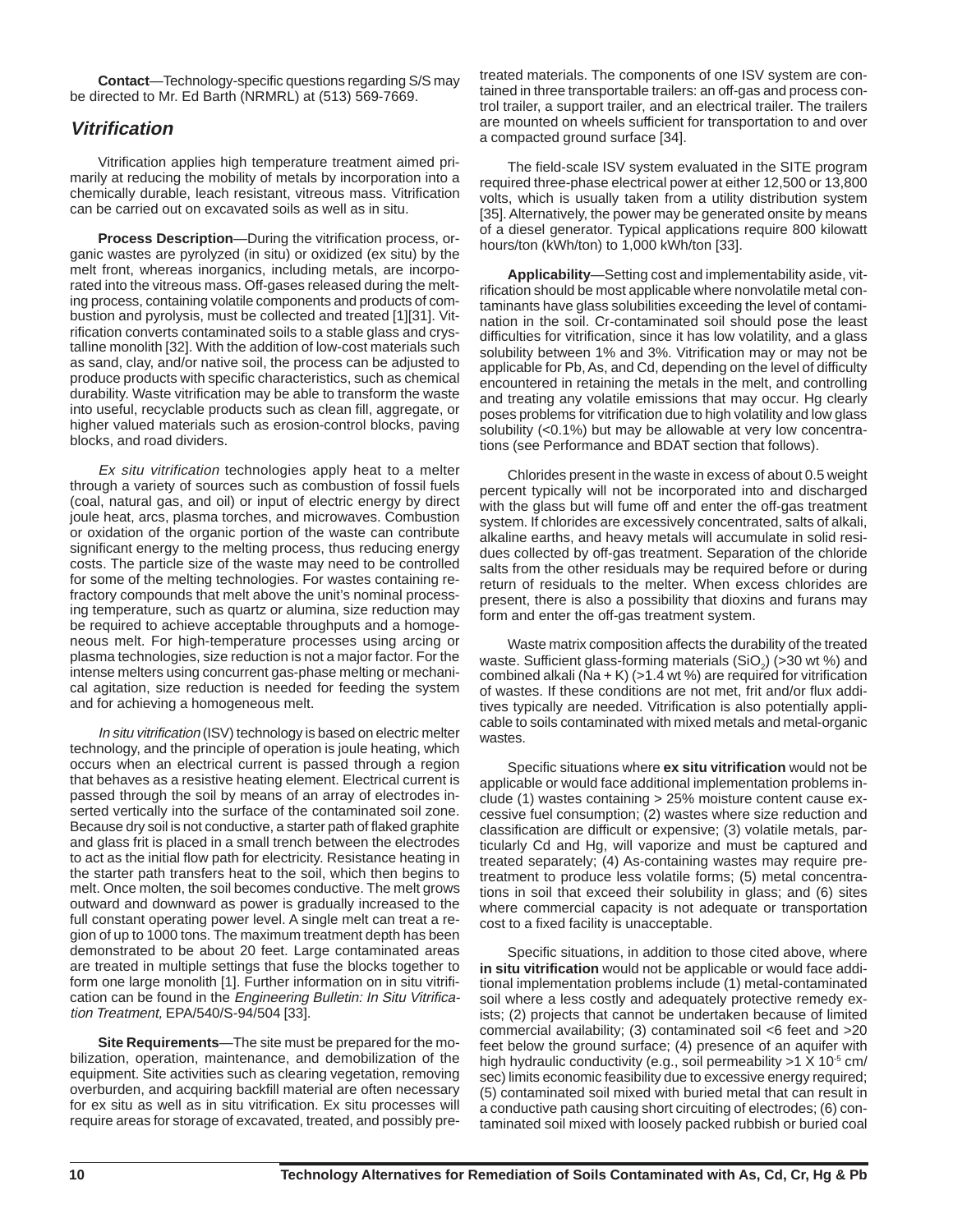can start underground fires and overwhelm off-gas collection and treatment system; (7) volatile heavy metals near the surface can be entrained in combustion product gases and not retained in melt; (8) sites where surface slope >5% may cause melt to flow; (9) in situ voids >150  $m^3$  interrupt conduction and heat transfer; and (10) underground structures and utilities <20 feet from the melt zone must be protected from heat or avoided.

Where it can be successfully applied, advantages of vitrification include (1) vitrified product is an inert, impermeable solid that should reduce leaching for long periods of time; (2) volume of vitrified product will typically be smaller than initial waste volume; (3) vitrified product *may be* usable; (4) a wide range of inorganic and organic wastes can be treated; and (5) there is both an ex situ and an in situ option available. A particular advantage of ex situ treatment is better control of processing parameters. Also, fuel costs may be reduced for ex situ vitrification by the use of combustible waste materials. This fuel cost-saving option is not directly applicable for in situ vitrification, since combustibles would increase the design and operating requirements for gas capture and treatment.

**Performance and BDAT Status**—In situ vitrification has been implemented to date at one metal-contaminated Superfund site (Parsons/ETM, Grand Ledge, MI) and was evaluated under the SITE Program [36]. The demonstration was completed in April 1994. About 3,000 cubic yards of soil were remediated. Some improvements are needed with melt containment and air emission control systems. The Innovative Technology Evaluation Report is now available from EPA [37]. ISV has been operated at a large scale ten times, including two demonstrations on radioactively contaminated sites at the DOE's Hanford Nuclear Reservation [31][38]. Pilot-scale tests have been conducted at Oak Ridge National Laboratory, Idaho National Engineering Laboratory, and Arnold Engineering Development Center. More than 150 tests and demonstrations at various scales have been performed on a broad range of waste types in soils and sludges. The technology has been selected as a preferred remedy at 10 private, Superfund, and DOD sites [39]. Table 5 provides a summary of ISV technology selection/application at metal-contaminated Superfund sites. A number of ex situ vitrification systems are under development. The technical resource document iden-

**Table 5.** In Situ Vitrification Selections/Applications at Selected Superfund Sites With Metal Contamination

|                            | Key Metal    |                     |
|----------------------------|--------------|---------------------|
| Site Name/State            | Contaminants | Status <sup>a</sup> |
| Parsons Chemical, MI       | Hg (low)     |                     |
| Rocky Mountain Arsenal, CO | As, Hg       | S/D                 |

 $\overline{a}$  Status codes as of February 1996: C = completed; S/D = selected, but subsequently de-selected.

tified one full-scale ex situ melter that was reported to be operating on RCRA organics and inorganics.

Vitrification is a BDAT for the following waste types: As-containing wastes including K031, K084, K101, K102, D004, and As-containing P and U wastes.

**SITE Program Demonstration Projects**—Completed or ongoing SITE demonstrations applicable to soils contaminated with the metals of interest include

#### Completed

- Babcock & Wilcox Co. (Cyclone furnace—ex situ vitrification)
- Retech, Inc. (Plasma arc—ex situ vitrification)
- Geosafe Corporation (In situ vitrification)

#### **Ongoing**

• Vortec Corporation (Ex situ oxidation and vitrification process)

Three additional projects were completed in the SITE Emerging Technology program.

**Contact**—Technology-specific questions regarding vitrification may be directed to Ms. Teri Richardson (NRMRL) at (513) 569-7949.

## **Soil Washing**

Soil washing is an ex situ remediation technology that uses a combination of physical separation and aqueous-based separation unit operations to reduce contaminant concentrations to site-specific remedial goals [40]. Although soil washing is sometimes used as a stand-alone treatment technology, more often it is combined with other technologies to complete site remediation. Soil washing technologies have successfully remediated sites contaminated with organic, inorganic, and radioactive contaminants [40]. The technology does not detoxify or significantly alter the contaminant but transfers the contaminant from the soil into the washing fluid or mechanically concentrates the contaminants into a much smaller soil mass for subsequent treatment.

Further information on soil washing can be found in Innovative Site Remediation Technology—Soil Washing/Soil Flushing, Vol. 3, EPA 542-B-93-012 [41]. Revised versions of an EPA Engineering Bulletin and a soil washing treatability study guide are currently in preparation.

**Process Description**—Soil washing systems are quite flexible in terms of the number, type, and order of processes involved. Soil washing is performed on excavated soil and may involve some or all of the following, depending on the contaminant-soil matrix characteristics, cleanup goals, and specific process employed: (1) mechanical screening to remove various oversize materials, (2) crushing to reduce applicable oversize to suitable dimensions for treatment; (3) physical processes (e.g. soaking, spraying, tumbling, and attrition scrubbing) to liberate weakly bound agglomerates (e.g. silts and clays bound to sand and gravel) followed by size classification to generate coarse-grained and fine-grained soil fraction(s) for further treatment; (4) treatment of the coarse-grained soil fraction(s); (5) treatment of the fine-grained fraction(s); and (6) management of the generated residuals.

Step 4 above (i.e., treatment of the coarse-grained soil fraction) typically involves additional application of physical separation techniques and possibly aqueous-based leaching techniques. Physical separation techniques (e.g., sorting, screening, elutriation, hydrocyclones, spiral concentrators, flotation) exploit physical differences (e.g., size, density, shape, color, wetability) between contaminated particles and soil particles in order to produce a clean (or nearly clean) coarse fraction and one or more metal-concentrated streams. Many of the physical separation processes listed above involve the use of water as a transport medium, and if the metal contaminant has significant water solu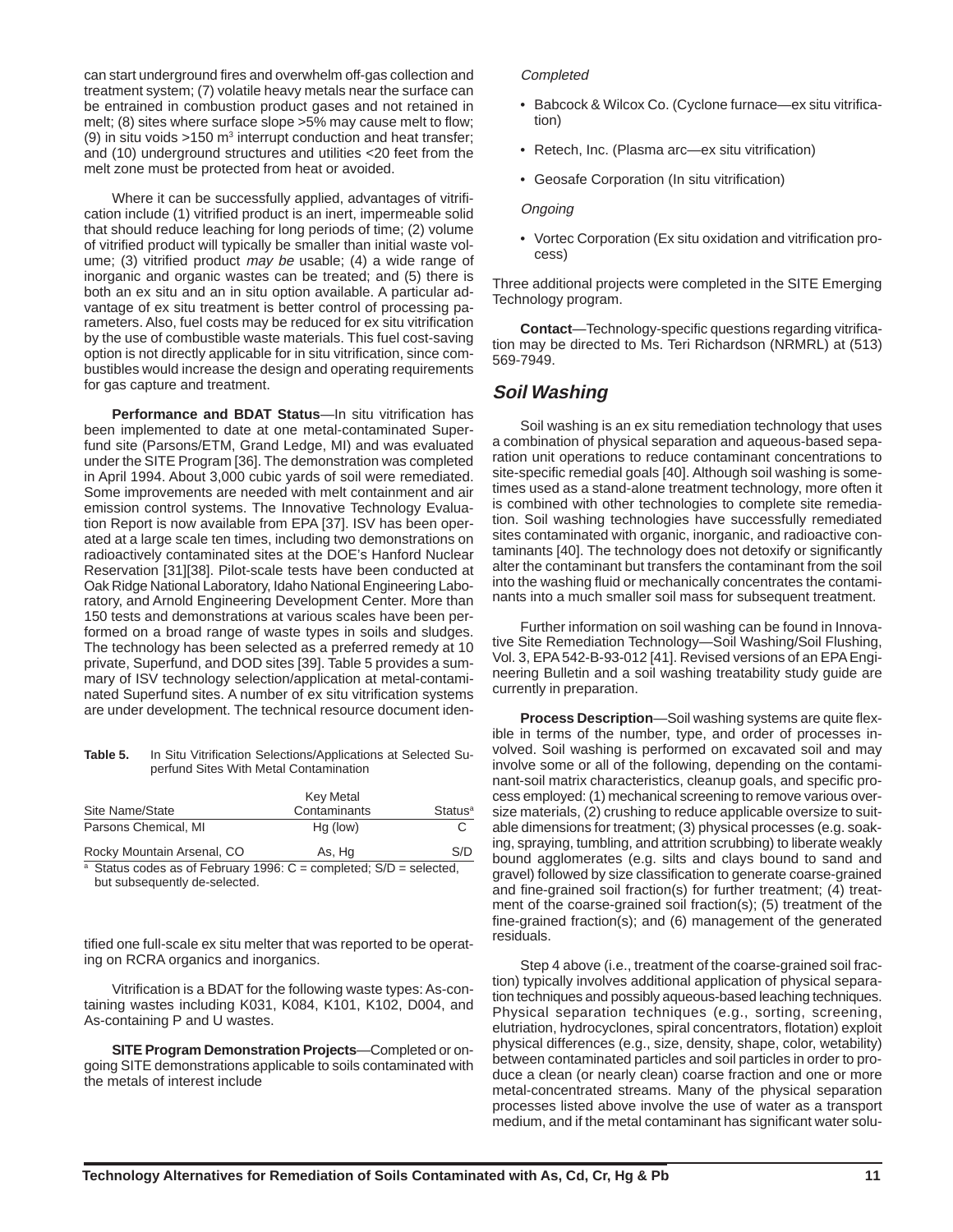bility, then some of the coarse-grained soil cleaning will occur as a result of transfer to the aqueous phase. If the combination of physical separation and unaided transfer to the aqueous phase cannot produce the desired reduction in the soil's metal content, which is frequently the case for metal contaminants, then solubility enhancement is an option for meeting cleanup goals for the coarse fraction. Solubility enhancement can be accomplished in several ways: (1) converting the contaminant into a more soluble form (e.g., oxidation/reduction, conversion to soluble metal salts); (2) using an aqueous-based leaching solution (e.g., acidic, alkaline, oxidizing, reducing) in which the contaminant has enhanced solubility; (3) incorporating a specific leaching process into the system to promote increased solubilization via increased mixing, elevated temperatures, higher solution/soil ratios, efficient solution/soil separation, multiple stage treatment, etc.; or (4) a combination of the above. After the leaching process is completed on the coarse-grained fraction, it will be necessary to separate the leaching solution and the coarse-grained fraction by settling. A soil rinsing step may be necessary to reduce the residual leachate in the soil to an acceptable level. It may also be necessary to re-adjust soil parameters such as pH or redox potential before replacement of the soil on the site. The metal-bearing leaching agent must also be treated further to remove the metal contaminant and permit reuse in the process or discharge, and this topic is discussed below under management of residuals.

Treatment of fine-grained soils (Step 5 above) is similar in concept to the treatment of the coarse-grained soils, but the production rate would be expected to be lower and hence more costly than for the coarse-grained soil fraction. The reduced production rate arises from factors including (1) the tendency of clays to agglomerate, thus requiring time, energy, and high water/clay ratios to produce a leachable slurry; and (2) slow settling velocities that require additional time and/or capital equipment to produce acceptable soil/water separation for multi-batch or countercurrent treatment, or at the end of treatment. A site-specific determination needs to be made whether the fines should be treated to produce clean fines or whether they should be handled as a residual waste stream.

Management of generated residuals (Step 6 above) is an important aspect of soil washing. The effectiveness, implementability, and cost of treating each residual stream is important to the overall success of soil washing for the site. Perhaps the most important of the residual streams is the metal-loaded leachant that is generated, particularly if the leaching process recycles the leaching solution. Furthermore, it is often critical to the economic feasibility of the project that the leaching solution be recycled. For these closed or semi-closed loop leaching processes, successful treatment of the metal-loaded leachant is imperative to the successful cleaning of the soil. The leachant must (1) have adequate solubility for the metal so that the metal reduction goals can be met without using excessive volumes of leaching solution; and (2) be readily, economically, and repeatedly adjustable (e.g., pH adjustment) to a form in which the metal contaminant has very low solubility so that the recycled aqueous phase retains a favorable concentration gradient compared to the contaminated soil. Also, efficient soil-water separation is important prior to recovering metal from the metal-loaded leachant in order to minimize contamination of the metal concentrate. Recycling the leachant reduces logistical requirements and costs associated with makeup water, storage, permitting, compliance analyses, and leaching agents. It also reduces external coordination requirements and eliminates the dependence of the remediation on the ability to meet Publicly Owned Treatment Works (POTW) discharge requirements.

Other residual streams that may be generated and require proper handling include (1) untreatable, uncrushable oversize; (2) recyclable metal-bearing particulates, concentrates, or sludges from physical separation or leachate treatment; (3) non-recyclable metal-bearing particulates, concentrates, soils, sludges, or organic debris that fail toxicity characteristic leaching procedure (TCLP) thresholds for RCRA hazardous waste; (4) soils or sludges that are not RCRA hazardous wastes but are also not sufficiently clean to permit return to the site; (5) metal-loaded leachant from systems where leachant is not recycled; and (6) rinsate from treated soil. Options for residuals treatment are listed in Table 8 at the end of the technology section.

**Site Requirements**—The area required for a unit at a site will depend on the vendor system selected, the amount of soil storage space, and/or the number of tanks or ponds needed for washwater preparation and wastewater storage and treatment. Typical utilities required are water, electricity, steam, and compressed air; the quantity of each is vendor- and site-specific. It may be desirable to control the moisture content of the contaminated soil for consistent handling and treatment by covering the excavation, storage, and treatment areas. Climatic conditions such as annual or seasonal precipitation cause surface runoff and water infiltration; therefore, runoff control measures may be required. Since soil washing is an aqueous based process, cold weather impacts include freezing as well as potential effects on leaching rates.

**Applicability**—Soil washing is potentially applicable to soils contaminated with all five metals of interest. Conditions that particularly favor soil washing include (1) a single principal contaminant metal that occurs in dense, insoluble particles that report to a specific, small mass fraction(s) of the soil; (2) a single contaminant metal and species that is very water or aqueous leachant soluble and has a low soil/water partition coefficient; (3) soil containing a high proportion (e.g., >80%) of soil particles >2 mm are desirable for efficient contaminant-soil and soil-water separation.

Conditions that clearly do not favor soil washing include (1) soils with a high (i.e., >40%) silt and clay fraction; (2) soils that vary widely and frequently in significant characteristics such as soil type, contaminant type and concentration, and where blending for homogeneity is not feasible; (3) complex mixtures (e.g. multicomponent, solid mixtures where access of leaching solutions to contaminant is restricted; mixed anionic and cationic metals where pH of solubility maximums are not close); (4) high clay content, cation exchange capacity, or humic acid content, which would tend to interfere with contaminant desorption; (5) presence of substances that interfere with the leaching solution (e.g., carbonaceous soils would neutralize extracting acids; similarly, high humic acid content will interfere with an alkaline extraction); and (6) metal contaminants in a very low solubility, stable form (e.g., PbS) may require long contact times and excessive amounts of reagent to solubilize.

**Performance and BDAT Status**—Soil washing has been used at waste sites in Europe, especially in Germany, the Netherlands, and Belgium [42]. Table 6 lists selected Superfund sites where soil washing has been selected and/or implemented.

Acid leaching, which is a form of soil washing, is the BDAT for Hg (D009, K071, P065, P092, and U151).

**SITE Demonstrations and Emerging Technologies Program Projects**—Completed SITE demonstrations applicable to soils contaminated with the metals of interest include

• Bergmann USA (Physical separation/leaching)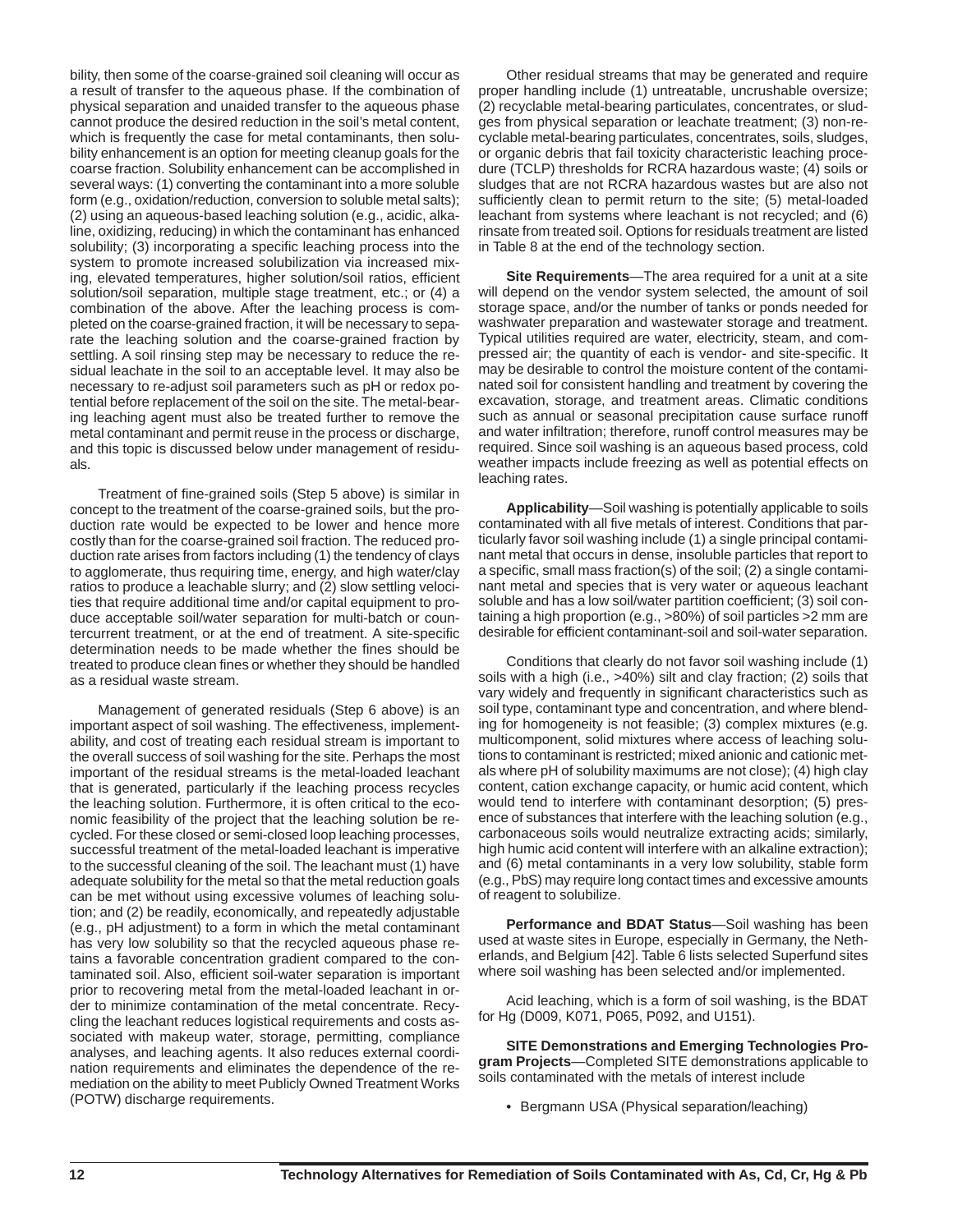**Table 6.** Soil Washing Selections/Applications at Selected Superfund Sites With Metal Contamination

|                                                 | <b>Key Metal</b>                      |                    |                                                                    |                     |
|-------------------------------------------------|---------------------------------------|--------------------|--------------------------------------------------------------------|---------------------|
| Site Name/State                                 | Specific Technology                   | Contaminants       | Associated Technology                                              | Status <sup>a</sup> |
| Ewan Property, NJ                               | Water washing                         | As, Cr, Cu, Pb     | Pretreatment by solvent<br>extraction to remove<br>organics        | S                   |
| <b>GE Wiring Devices, PR</b>                    | Water with KI solution additive       | Hg                 | Treated residues<br>disposed onsite and<br>covered with clean soil | S                   |
| King of Prussia, NJ                             | Water with washing agent<br>additives | Ag, Cr, Cu         | Sludges to be land<br>disposed                                     | C                   |
| Zanesville Well Field, OH                       | Soil washing                          | Hg, Pb             | SVE to remove organics                                             | S                   |
| <b>Twin Cities Army</b><br>Ammunition Plant, MN | Soil washing                          | Cd, Cr, Cu, Hg, Pb | Soil leaching                                                      | C                   |
| Sacramento Army Depot<br>Sacramento, CA         | Soil washing                          | Cr. Pb             | Offsite disposal of wash<br>liquid                                 | S/D                 |

Status codes as of February 1996: S = selected in ROD; C = completed;  $S/D$  = selected, but subsequently de-selected.

- BioGenesis<sup>SM</sup> (Physical separation/leaching)
- Biotrol, Inc. (Physical separation)
- Brice Environmental Services Corp. (Physical separation)
- COGNIS, Inc. (Leaching)
- Toronto Harbour Commission (Physical separation/leaching)

Four SITE Emerging Technologies Program projects have been completed that are applicable to soils contaminated with the metals of interest.

**Contact**—Technology-specific questions regarding soil washing may be directed to Mr. Richard Griffiths at (513) 569- 7832 or Mr. Michael Borst (NRMRL) at (908) 321-6631.

## **Soil Flushing**

Soil flushing is the in situ extraction of contaminants from the soil via an appropriate washing solution. Water or an aqueous solution is injected into or sprayed onto the area of contamination, and the contaminated elutriate is collected and pumped to the surface for removal, recirculation, or onsite treatment and reinjection. The technology is applicable to both organic and inorganic contaminants, and metals in particular [1]. For the purpose of metals remediation, soil flushing has been operated at full-scale, but for a small number of sites.

**Process Description**—Soil flushing uses water, a solution of chemicals in water, or an organic extractant to recover contaminants from the in situ material. The contaminants are mobilized by solubilization, formation of emulsions, or a chemical reaction with the flushing solutions. After passing through the contamination zone, the contaminant-bearing fluid is collected by strategically placed wells or trenches and brought to the surface for disposal, recirculation, or onsite treatment and reinjection. During elutriation, the flushing solution mobilizes the sorbed contaminants by dissolution or emulsification.

One key to efficient operation of a soil flushing system is the ability to reuse the flushing solution, which is recovered along with groundwater. Various water treatment techniques can be applied to remove the recovered metals and render the extraction fluid suitable for reuse. Recovered flushing fluids may need treatment to meet appropriate discharge standards prior to release to a POTW or receiving waters. The separation of surfactants from recovered flushing fluid, for reuse in the process, is a major factor in the cost of soil flushing. Treatment of the flushing fluid results in process sludges and residual solids, such as spent carbon and spent ion exchange resin, which must be appropriately treated before disposal. Air emissions of volatile contaminants from recovered flushing fluids should be collected and treated, as appropriate, to meet applicable regulatory standards. Residual flushing additives in the soil may be a concern and should be evaluated on a site-specific basis [43]. Subsurface containment barriers can be used in conjunction with soil flushing technology to help control the flow of flushing fluids. Further information on soil flushing can be found in the Engineering Bulletin: In Situ Soil Flushing [43] or Innovative Site Remediation Technology—Soil Washing/Soil Flushing, Volume 3, EPA 542-B-93- 012 [41].

**Site Requirements**—Stationary or mobile soil-flushing systems are located onsite. The exact area required will depend on the vendor system selected and the number of tanks or ponds needed for washwater preparation and wastewater treatment. Certain permits may be required for operation, depending on the system being utilized. Slurry walls or other containment structures may be needed along with hydraulic controls to ensure capture of contaminants and flushing additives. Impermeable membranes may be necessary to limit infiltration of precipitation, which could cause dilution of the flushing solution and loss of hydraulic control. Cold weather freezing must also be considered for shallow infiltration galleries and above-ground sprayers [44].

**Applicability**—Soil flushing may be easy or difficult to apply, depending on the ability to wet the soil with the flushing solution and to install collection wells or subsurface drains to recover all the applied liquids. The achievable level of treatment varies and depends on the contact of the flushing solution with the contaminants and the appropriateness of the solution for contaminants, and the hydraulic conductivity of the soil. Soil flushing is most applicable to contaminants that are relatively soluble in the extracting fluid, and that will not tend to sorb onto soil as the metal-laden flushing fluid proceeds through the soil to the extraction point. Based on the earlier discussion of metal behavior, some potentially promising scenarios for soil flushing would in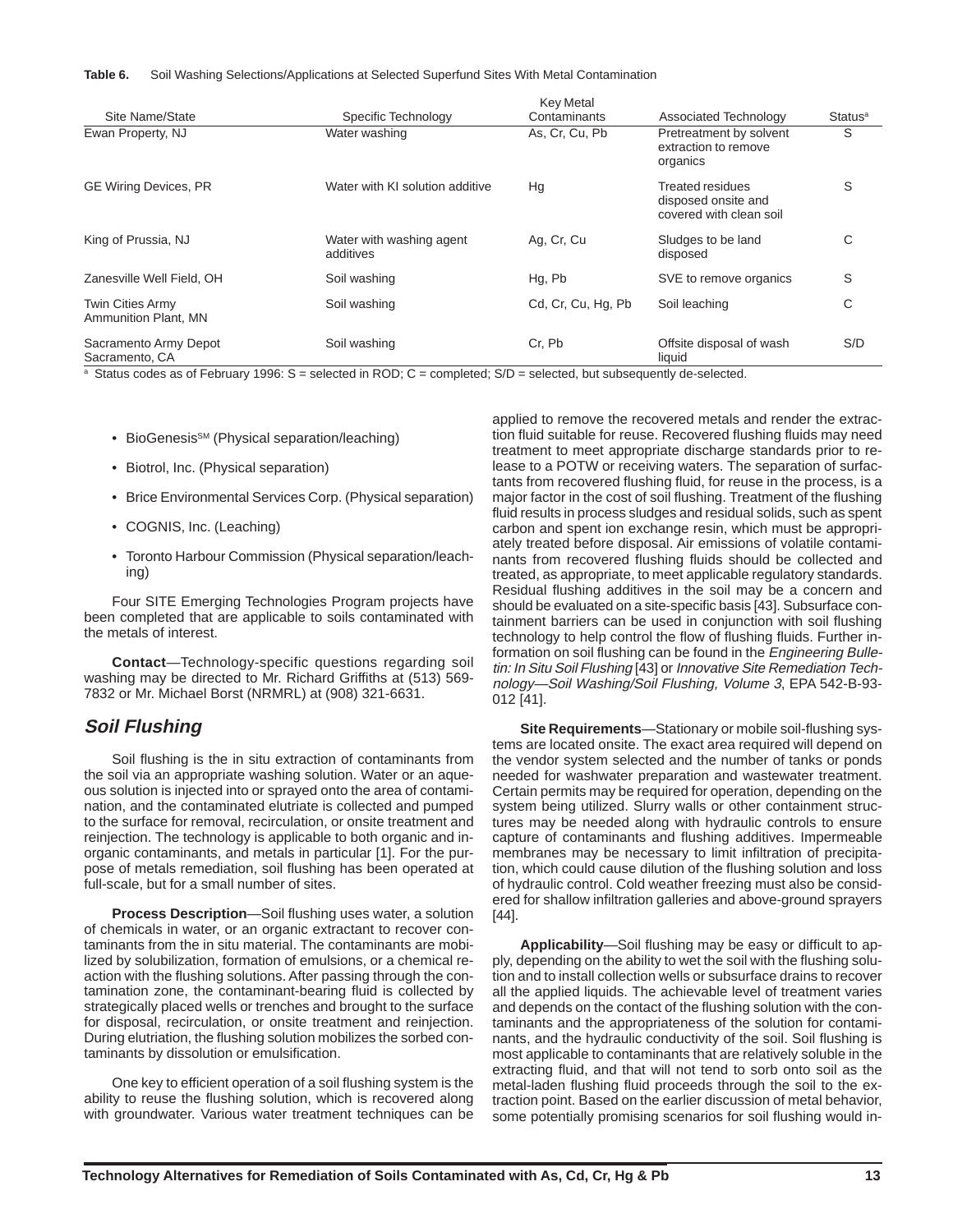clude Cr(VI), As (III or V) in permeable soil with low iron oxide, low clay, and high pH; Cd in permeable soil with low clay, low cation exchange capacity (CEC), and moderately acidic pH; and, Pb in acid sands. A single target metal would be preferable to multiple metals, due to the added complexity of selecting a flushing fluid that would be reasonably efficient for all contaminants. Also, the flushing fluid must be compatible with not only the contaminant, but also the soil. Soils that counteract the acidity or alkalinity of the flushing solution will decrease its effectiveness. If precipitants occur due to interaction between the soil and the flushing fluid, then this could obstruct the soil pore structure and inhibit flow to and through sectors of the contaminated soil. It may take long periods of time for soil flushing to achieve cleanup standards.

A key advantage of soil flushing is that the contaminant is removed from the soil. Recovery and reuse of the metal from the extraction fluid may be possible in some cases, although the value of the recovered metal would not be expected to fully offset the costs of recovery. The equipment used for the technology is relatively easy to construct and operate. It does not involve excavation, treatment, and disposal of the soil, which avoids the expense and hazards associated with these activities.

**Performance and BDAT Status**—Table 7 lists the Superfund sites where soil flushing has been selected and/or implemented. Soil flushing has a more established history for removal of organics but has been used for Cr removal (e.g., United Chrome Products Superfund Site, near Corvallis, Oregon). In situ technologies, such as soil flushing, are not considered RCRA BDAT for any of the five metals.

Soil flushing techniques for mobilizing contaminants can be classified as conventional and unconventional. Conventional applications employ water only as the flushing solution. Unconventional applications that are currently being researched include the enhancement of the flushing water with additives, such as acids, bases, and chelating agents to aid in the desorption/ dissolution of the target contaminants from the soil matrix to which they are bound.

Researchers are also investigating the effects of numerous soil factors on heavy metal sorption and migration in the subsurface. Such factors include pH, soil type, soil horizon, CEC, particle size, permeability, specific metal type and concentration, and type and concentrations of organic and inorganic compounds in solutions. Generally, as the soil pH decreases, cationic metal solubility and mobility increase. In most cases, metal mobility and sorption are likely to be controlled by the organic fraction in topsoils, and clay content in the subsoils.

**SITE Demonstration and Emerging Technologies Program Projects**—There are no in situ soil flushing projects reported to be completed or ongoing either as SITE demonstration or Emerging Technologies Program Projects [44].

**Contact**—Technology-specific questions regarding soil flushing may be directed to Mr. Jerry N. Jones (NRMRL) at (405) 436-8593.

## **Pyrometallurgical Technologies**

Pyrometallurgy is used here as a broad term encompassing elevated temperature techniques for extraction and processing of metals for use or disposal. High-temperature processing increases the rate of reaction and often makes the reaction equilibrium more favorable, lowering the required reactor volume per unit output [1]. Some processes that clearly involve both metal extraction and recovery include roasting, retorting, or smelting. While these processes typically produce a metal-bearing waste slag, metal is also recovered for reuse. A second class of pyrometallurgical technologies included here is a combination of high temperature extraction and immobilization. These processes use thermal means to cause volatile metals to separate from the soil and report to the fly ash, but the metal in the fly ash is then immobilized, instead of recovered, and there is no metal recovered for reuse. A third class of technologies are those that are primarily incinerators for mixed organic-inorganic wastes, but which have the capability of processing wastes containing the metals of interest by either capturing volatile metals in the exhaust gases or immobilizing the nonvolatile metals in the bottom ash or slag. As noted in the introduction, mixed organic-metal waste is beyond the scope of this bulletin. However, since some of these systems may have applicability to some cases where metals contamination is the primary concern, a few technologies of this type are noted that are in the SITE program. Vitrification is addressed in a previous section. It is not considered pyrometallurgical treatment since there is typically neither a metal extraction nor a metal recovery component in the process.

**Process Description**—Pyrometallurgical processing usually is preceded by physical treatment to produce a uniform feed material and upgrade the metal content.

Solids treatment in a high-temperature furnace requires efficient heat transfer between the gas and solid phases while minimizing particulate in the off-gas. The particle-size range that meets these objectives is limited and is specific to the design of the process. The presence of large clumps or debris slows heat transfer, so pretreatment to either remove or pulverize oversize material normally is required. Fine particles also are undesirable because they become entrained in the gas flow, increasing the volume of dust to be removed from the flue gas. The feed material is sometimes pelletized to give a uniform size. In many cases a reducing agent and flux may be mixed in prior to pelletization to ensure good contact between the treatment agents and the contaminated material and to improve gas flow in the reactor [1].

**Table 7.** Soil Flushing Selections/Applications at Selected Superfund Sites With Metal Contamination

| Site Name/State                                                            | Specific Technology                                                                                           | Contaminants | Associated Technology                                          | Status <sup>a</sup> |
|----------------------------------------------------------------------------|---------------------------------------------------------------------------------------------------------------|--------------|----------------------------------------------------------------|---------------------|
| Lipari Landfill, NJ                                                        | Soil flushing of soil and wastes<br>contained by slurry wall and<br>cap; excavation from impacted<br>wetlands | Cr. Hg, Pb   | Slurry wall and cap                                            |                     |
| United Chrome Products, OR                                                 | Soil flushing with water                                                                                      | Cr           | Electrokinetic Pilot test.<br>Considering in situ<br>reduction |                     |
| $^{\circ}$ Status codes as of Eebruary 1996; L = in operation not complete |                                                                                                               |              |                                                                |                     |

or February 1996:  $I = \text{in operation}$ , not complete.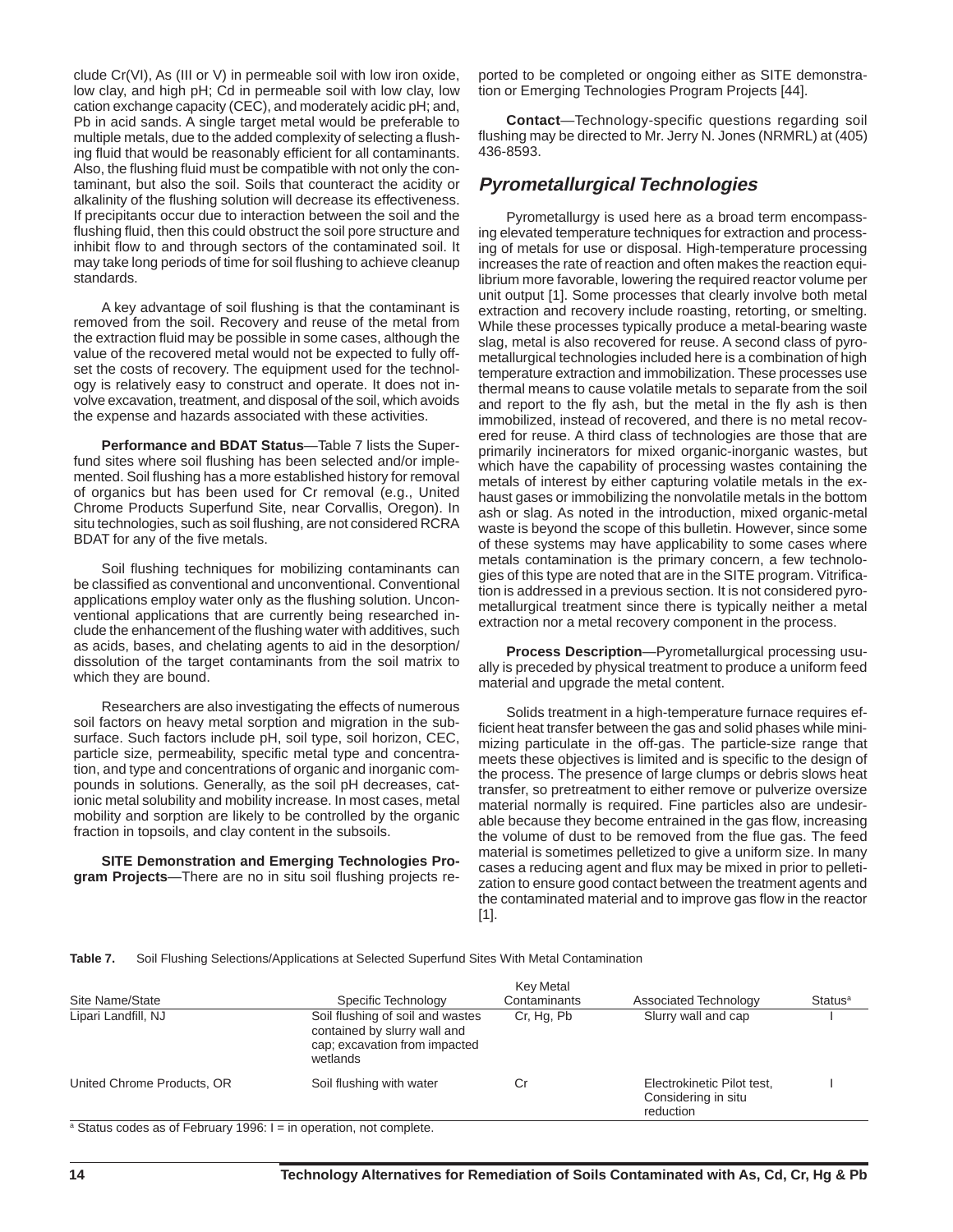Due to its relatively low boiling point (357°C) and ready conversion at elevated temperature to its metallic form, Hg is commonly recovered through roasting and retorting at much lower temperatures than the other metals. Pyrometallurgical processing to convert compounds of the other four metals to elemental metal requires a reducing agent, fluxing agents to facilitate melting and to slag off impurities, and a heat source. The fluid mass often is called a melt, but the operating temperature, although quite high, often is still below the melting points of the refractory compounds being processed. The fluid forms as a lower-melting-point material due to the presence of a fluxing agent such as calcium. Depending on processing temperatures, volatile metals such as Cd and Pb may fume off and be recovered from the offgas as oxides. Nonvolatile metals, such as Cr or nickel, are tapped from the furnace as molten metal. Impurities are scavenged by formation of slag [1]. The effluents and solid products generated by pyrometallurgical technologies typically include solid, liquid, and gaseous residuals. Solid products include debris, oversized rejects, dust, ash, and the treated medium. Dust collected from particulate control devices may be combined with the treated medium or, depending on analyses for carryover contamination, recycled through the treatment unit.

**Site Requirements**—Few pyrometallurgical systems are currently available in mobile or transportable configurations. Since this is typically an off-site technology, the distance of the site from the processing facility has an important influence on transportation costs. Off-site treatment must comply with EPA's offsite treatment policies and procedures. The off-site facility's environmental compliance status must be acceptable, and the waste must be of a type allowable under their operating permits. In order for pyrometallurgical processing to be technically feasible, it must be possible to generate a concentrate from the contaminated soil that will be acceptable to the processor. The processing rate of the off-site facility must be adequate to treat the contaminated material in a reasonable amount of time. Storage requirements and responsibilities must be determined. The need for air discharge and other permits must be determined on a site specific basis.

**Applicability**—With the possible exception of Hg, or a highly-contaminated soil, pyrometallurgical processing where metal recovery is the goal would not be applied directly to the contaminated soil, but rather to a concentrate generated via soil washing. Pyrometallurgical processing in conventional rotary kilns, rotary furnaces, or arc furnaces is most likely to be applicable to large volumes of material containing metal concentrations (particularly, Pb, Cd, or Cr) higher than 5 to 20%. Unless a very concentrated feed stream can be generated (e.g., approximately 60% for Pb), there will be a charge, in addition to transportation, for processing the concentrate. Lower metal concentrations can be acceptable if the metal is particularly easy to reduce and vaporize (e.g., Hg) or is particularly valuable (e.g., gold or platinum). As is the weakest candidate for pyrometallurgical recovery, since there is almost no recycling of As in the U.S. As [\$250 to \$500 per metric ton (mt)] for As trioxide) is also the least valuable of the metals. The reported price range [1] for the other metals are Cd (\$5,950/mt); Cr (\$7,830/mt); Pb (\$700 to \$770/mt); and, Hg (\$5,295 to \$8,490/mt).

**Performance and BDAT Status**—The technical resource document (1) contains a list of approximately 35 facilities/addresses/contacts that may accept concentrates of the five metals of interest for pyrometallurgical processing. Sixteen of the 35 facilities are Pb recycling operations, 7 facilities recover Hg, and the remainder address a range of RCRA wastes that contain the metals of interest. Due to the large volume of electric arc furnace (EAF) emission control waste (K061), extensive processing capability has been developed to recover Cd, Pb, and zinc from

solid waste matrices. Permitting is being expanded to cover other hazardous waste types. The currently available process technologies for K061 and similar materials include

- Waelz kiln process (Horsehead Resource Development Company, Inc.)
- Waelz kiln and calcination process (Horsehead Resource Development Company, Inc.)
- Flame reactor process (Horsehead Resource Development Company, Inc.)
- Inclined rotary kiln (Zia Technology)

Plasma arc furnaces currently are successfully treating K061 (EAF waste) at two steel plants. These are site-dedicated units that do not accept outside material for processing.

Pyrometallurgical recovery is a BDAT for the following waste types:

- Cd-containing batteries, D006
- Pb nonwastewaters such as K069 in the noncalcium sulfate subcategory
- Hg wastes, P065, P092, and D009 (organics) prior to retorting [45]
- Pb acid batteries such as D008
- Zinc nonwastewaters such as K061 in the high zinc subcategory
- Hg from wastewater treatment sludge such as K106 in the high-Hg subcategory
- Hg such as U151 in the high-Hg subcategory.

**SITE Demonstration and Emerging Technologies Program Projects**—Completed SITE demonstrations applicable to soils contaminated with the metals of interest include

- RUST Remedial Services, Inc. (X-Trax Thermal Desorption)
- Horsehead Resource Development Company, Inc. (Flame Reactor)

Four SITE Emerging Technology Program projects that are applicable to the metals of interest have been completed or are ongoing.

**Contact**—Technology-specific questions regarding pyrometallurgical treatment may be directed to Mrs. Marta K. Richards (NRMRL) at (513) 569-7692.

## **Use of Treatment Trains**

Several of the metal remediation technologies discussed are often enhanced through the use of treatment trains. Treatment trains use two or more remedial options applied sequentially to the contaminated soil and often increase the effectiveness while decreasing the cost of remediation. Processes involved in treatment trains include soil pretreatment, physical separation designed to decrease the amount of soil requiring treatment, additional treatment of process residuals or off-gases, and a variety of other physical and chemical techniques, which can greatly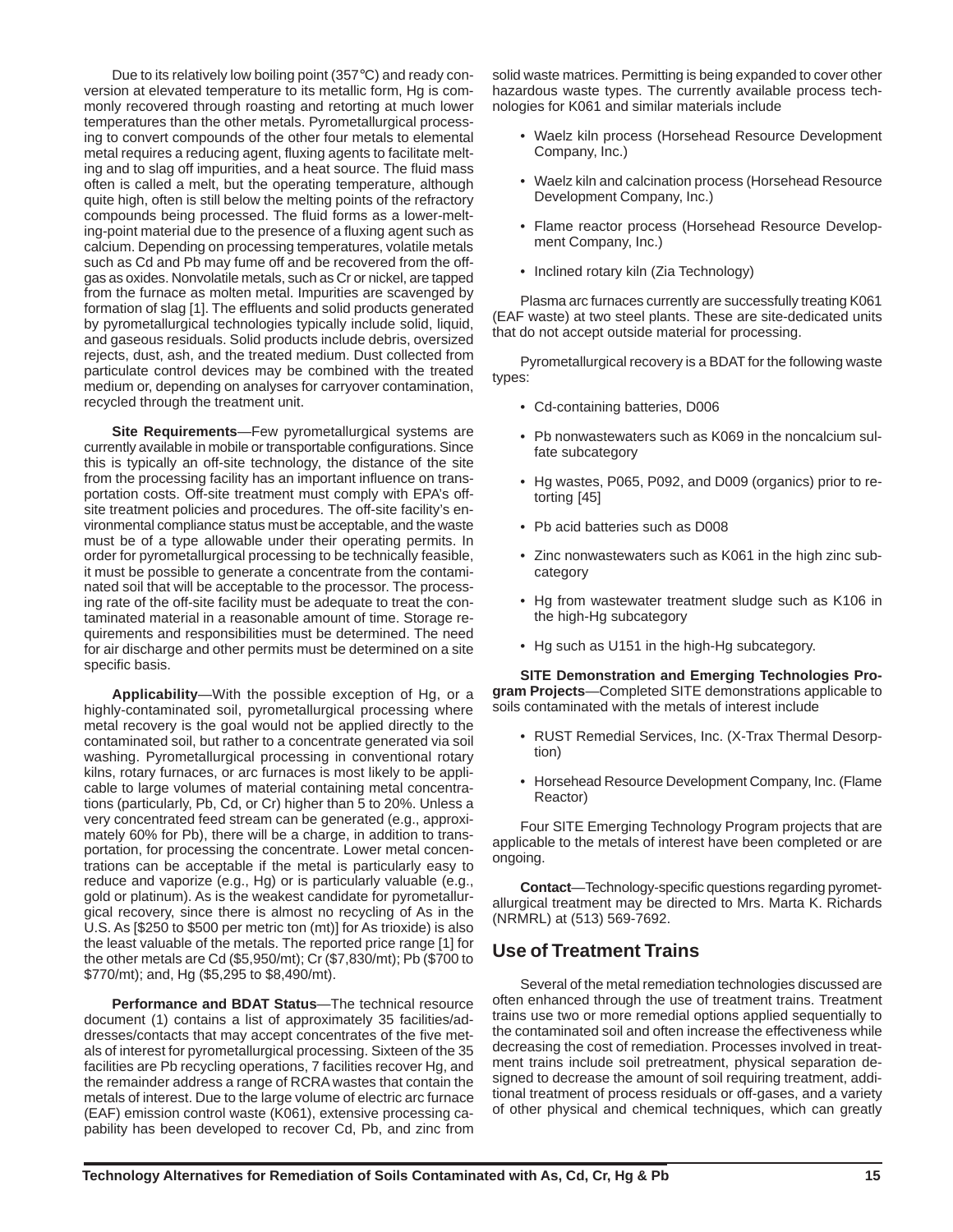#### **Table 8** Typical Treatment Trains

|                                                                                                                                                  | Contain-<br>ment | S/S <sup>a</sup> | Vitrifi-<br>cation <sup>a</sup> | Soil<br>Washing | Pyromet-<br>allurgical | Soil<br>Flushing |
|--------------------------------------------------------------------------------------------------------------------------------------------------|------------------|------------------|---------------------------------|-----------------|------------------------|------------------|
| <b>Pretreatment</b><br>Excavation                                                                                                                |                  | E, P             | I, E                            |                 |                        |                  |
| Debris removal                                                                                                                                   |                  | E, P             | Ε                               |                 |                        |                  |
| Oversize reduction                                                                                                                               |                  | E, P             | Ε                               |                 |                        |                  |
| Adjust pH                                                                                                                                        |                  | I, E, P          |                                 |                 |                        |                  |
|                                                                                                                                                  |                  | I, E             |                                 |                 |                        |                  |
| Reduction [e.g., Cr(VI) to Cr(III)]<br>Oxidation [e.g., As(III) to As (V)]                                                                       |                  | I, E             |                                 |                 |                        |                  |
|                                                                                                                                                  |                  | I, E             |                                 |                 |                        |                  |
| Treatment to remove or destroy organics                                                                                                          |                  |                  | Ε                               |                 |                        |                  |
| Physical separation of rich and lean fractions                                                                                                   |                  | I, E, P          |                                 |                 |                        |                  |
| Dewatering and drying for wet sludge                                                                                                             |                  | P                | E                               |                 |                        |                  |
| Conversion of metals to less volatile forms<br>[e.g., As <sub>2</sub> O <sub>3</sub> to Ca <sub>3</sub> (AsO <sub>4</sub> ) <sub>2</sub> ]       |                  |                  | E                               |                 |                        |                  |
| Addition of high temperature reductants                                                                                                          |                  |                  |                                 |                 |                        |                  |
| Pelletizing                                                                                                                                      |                  |                  |                                 |                 |                        |                  |
| Flushing fluid delivery and extraction system                                                                                                    |                  |                  |                                 |                 |                        |                  |
| <b>Containment barriers</b>                                                                                                                      |                  | I.E, P           | $\mathsf{l}$                    |                 |                        |                  |
| <b>Post-treatment/Residuals Management</b><br>Disposal of treated solid residuals (preferably<br>below the frost line and above the water table) |                  | I, E, P          | Е                               |                 |                        |                  |
| Containment barriers                                                                                                                             |                  | I, E, P          | I, E                            |                 |                        |                  |
| Off-gas treatment                                                                                                                                |                  | I, E, P          | I, E                            |                 |                        |                  |
| Reuse for onsite paving                                                                                                                          |                  | P                |                                 |                 |                        |                  |
| Metal recovery from extraction fluid by aqueous<br>processing (ion exchange, electrowinning, etc.)                                               |                  |                  |                                 |                 |                        |                  |
| Pyrometallurgical recovery of metal from sludge                                                                                                  |                  |                  |                                 |                 |                        |                  |
| Processing and reuse of leaching solution                                                                                                        |                  |                  |                                 |                 |                        |                  |
| S/S treatment of leached residual                                                                                                                |                  |                  |                                 |                 |                        |                  |
| Disposal of solid process residuals (preferably below<br>the frostline and above the water table)                                                |                  |                  |                                 |                 |                        |                  |
| Disposal of liquid process residuals                                                                                                             |                  |                  |                                 | $\bullet$       |                        |                  |
| S/S treatment of slag or fly ash                                                                                                                 |                  |                  |                                 |                 |                        |                  |
| Reuse of slag/vitreous product as<br>construction material                                                                                       |                  |                  | E                               |                 |                        |                  |
| Reuse of metal or metal compound                                                                                                                 |                  |                  |                                 |                 |                        |                  |
| Further processing of metal or metal compound                                                                                                    |                  |                  |                                 |                 |                        |                  |
| Flushing liquid/groundwater treatment/disposal                                                                                                   |                  |                  |                                 |                 |                        |                  |

a Technology has been divided into the following categories: I = In Situ Process; E = Ex Situ Process; P= Polymer Microencapsulation (Ex Situ)

improve the performance of the remediation technology. Table 8 provides examples of treatment trains used to enhance each metal remediation technology that has been discussed.

## **Cost Ranges of Remedial Technologies**

Estimated cost ranges for the basic operation of the technology are presented in Figure 1. The information was compiled from EPA documents, including Engineering Bulletins, SITE Demonstration Reports, and EPA electronic databases. The reader is cautioned that the cost estimates generally do not include pretreatment, site preparation, regulatory compliance costs, costs for additional treatment of process residuals (e.g., stabilization of incinerator ash or disposal of metals concentrated by solvent extraction), or profit. Since the actual cost of employing a remedial technology at a specific site may be significantly different than these estimates, data are best used for order-of-magnitude cost evaluations.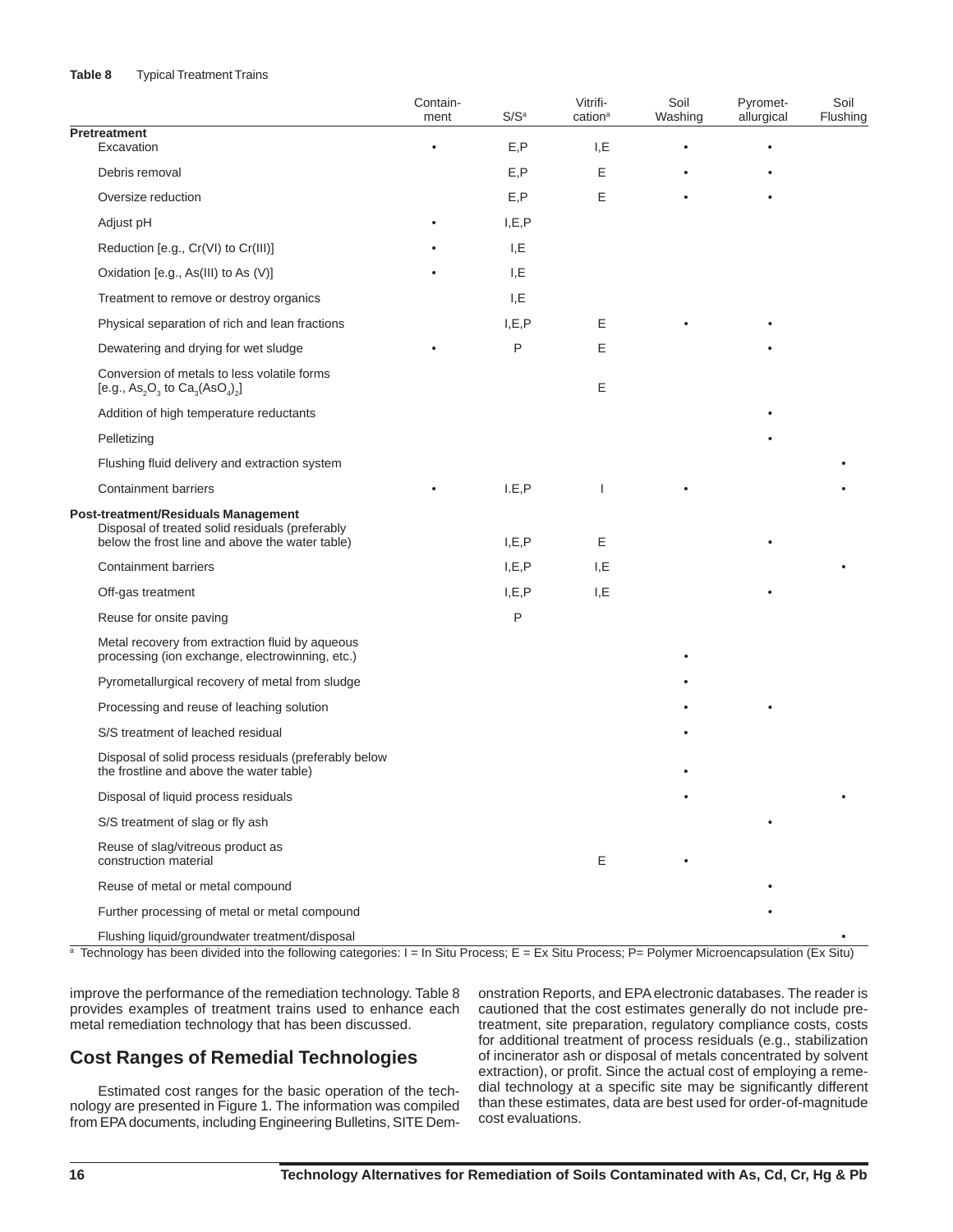

a Includes landfill caps and slurry walls. A slurry wall depth of 20' is assumed.

 $b$  Costs reported in \$/Yd<sup>3</sup>, assumed soil density of 100 lb/ft<sup>3</sup>

**Figure 1. Estimated Cost Ranges of Metals Remediation Technologies** [Source: VISITT (Ver. 3.0), various EPA Engineering Bulletins and TRD

## **Sources of Additional Information**

The following databases, reports, and EPA hotlines offer additional information on the remediation of metal-contaminated soil. The reader is also encouraged to review sources referenced in this paper.

> Alternative Treatment Technology Information Center (AT-TIC) database. U.S. EPA Assistance, (908) 321-6677. AT-TIC modem contact, (703) 908-2138 (1200 or 2400 baud), and the modem settings are no parity, 8 data bits, 1 stop bit, and full duplex.

> The Clean-Up Information Bulletin Board System (CLU-IN). System Operator, (301) 589-8368. Online communication, (301) 589-8366.

> EPA Online Library System (OLS). Includes the following applicable databases: The National Catalog, The Hazardous Waste Superfund Data Collection, and The Chemical Collection System. Online communication, (919) 549- 0720. Public Information Center, (202) 260-2080.

> Records of Decision System (RODS) database. RODS staff and registration, (703) 603-9091. RODS database searches, (703) 538-7234.

> Subsurface Remediation Technology (SRT) Database. Database information, contact Dr. David S. Burden, (405) 436-8606.

> Cost of Remedial Action (CORA). PC-based database available on disk.

> Hazardous Waste Superfund Data Collection (HWSDC). PC-based database available on disk. For information, Felice Sacks, (202) 260-3121.

Risk Reduction Engineering Laboratory (RREL) Treatability Database. Available on disk and through the ATTIC database. Contact Glenn Shaul, (513) 569-7589.

Vendor Information System for Innovative Treatment Technologies (VISITT) database. PC-based database available on disk, (800) 245-4505 or (703) 883-8448.

ReOpt/Remedial Action Assessment System (RAAS) databases. U.S. Department of Energy. For government projects only-a contract number must be filed with PNL for each copy received.

EPA Home Page on World Wide Web (http://www. epa.gov).

Marks, Peter J., Walter J. Wujcik, and Amy F. Loncar. Remediation Technologies Screening Matrix and Reference Guide, Second Edition. U.S. Army Environmental Center. October 1994.

RCRA/Superfund Assistance Hotline. Washington, D.C., (800) 424-9346.

U.S. Environmental Protection Agency. Lining of Waste Containment and Other Impoundment Facilities, EPA/600/ 2-88-052. 1988.

U.S. Environmental Protection Agency. Design, Construction, and Evaluation of Clay Liners for Waste Management Facilities, EPA/530/SW-86/007F. November 1988.

U.S. Environmental Protection Agency. Technical Guidance Document: Final Covers on Hazardous Waste Landfills and Surface Impoundments, EPA/530-SW-89-047. July 1989.

U.S. Environmental Protection Agency. Technical Guidance Document: Inspection Techniques for the Fabrica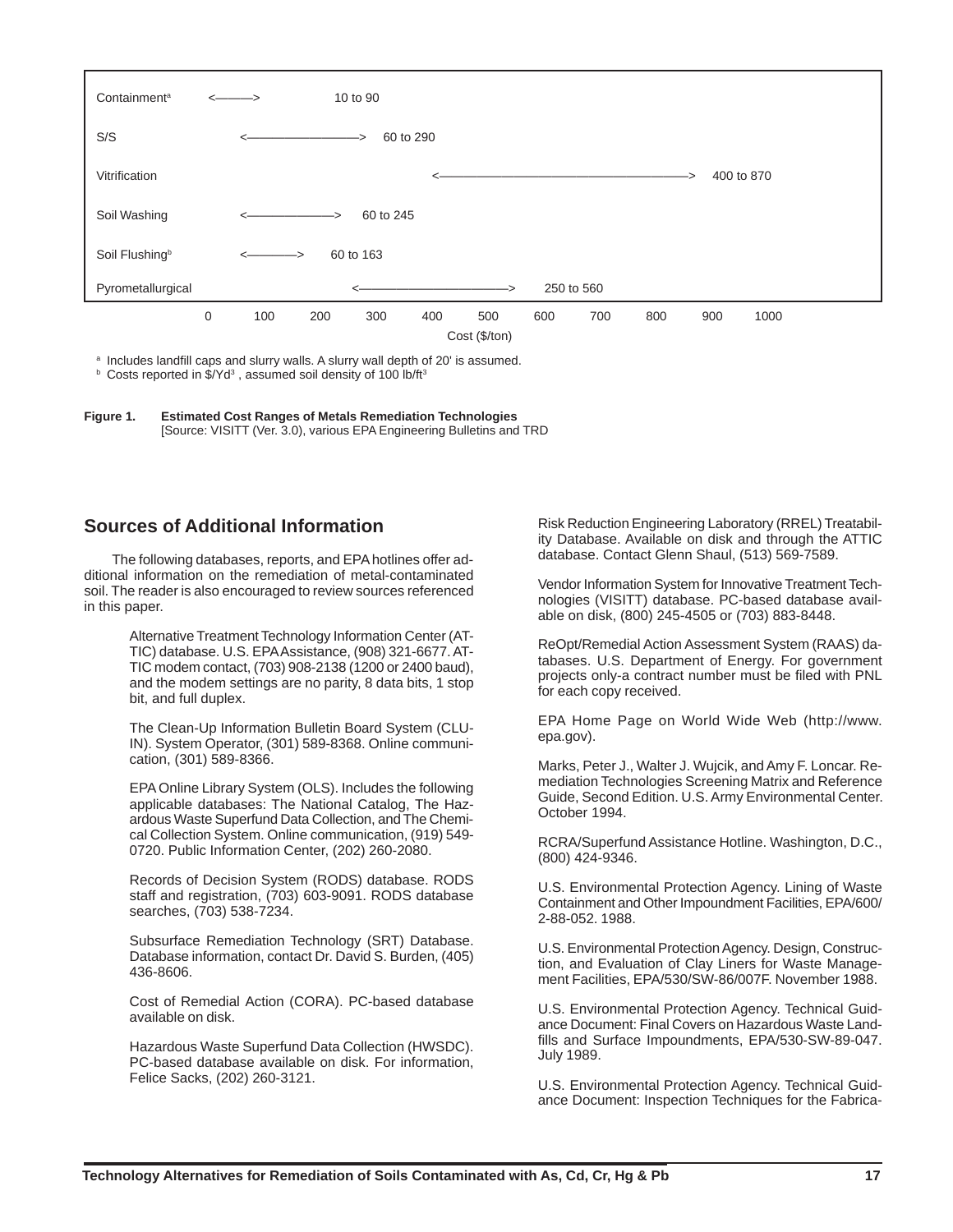tion of Geomembrane Field Seams, EPA/530/SW-91/051. May 1991.

U.S. Environmental Protection Agency. Technical Guidance Document: Construction Quality Management for Remedial Action and Remedial Design Waste Containment Systems, EPA/540/R-92/073. October 1992.

U.S. Environmental Protection Agency. Technical Guidance Document: Quality Assurance and Quality Control for Waste Containment Facilities, EPA/600/R-93/182. 1993.

## **Acknowledgments**

This Engineering Bulletin was prepared by the U.S. Environmental Protection Agency, Office of Research and Development (ORD), National Risk Management Research Laboratory (NRMRL), Edison, New Jersey, with the assistance of Science Applications International Corporation (SAIC) under Contract No. 68-C5-0001. Mr. Michael D. Royer served as the EPA Technical Project Manager. Ms. Margaret Groeber was the SAIC Work Assignment Manager and author. The author is especially grateful to George Wahl, Joe Tillman, and Kristin Meyer of SAIC, who contributed significantly to the development of this document.

The following EPA personnel have contributed their time and comments by participating in peer reviews of sections of the document:

Edward Bates, NRMRL-Ci **Ann Leitzinger, NRMRL-Ci** Ann Leitzinger, NRMRL-Ci Benjamin Blaney, NRMRL-Ci Shaun McGarvey, OSWER Michael Borst, NRMRL-Edison **Robert Puls, NRMRL-Ada** Robert Puls, NRMRL-Ada David Burden, NRMRL-Ada Marta Richards, NRMRL-Ci David Carson, NRMRL-Ci **Teri Richardson, NRMRL-Ci** Teri Richardson, NRMRL-Ci Harry Compton, ERT, OSWER Larry Rosengrant, OWSER Patricia Erickson, NRMRL-Ci **Vancia Erichia Erichia Erichia Erichia Erichia Erichia Erichia Erichia Erichia Eri** Frank J. Freestone, NRMRL-Edison **Robert Stammes, Region X** Robert Stammes, Region X Richard Griffiths, NRMRL-Ci **Mary Stinson, NRMRL-Edison** Jerry N. Jones, NRMRL-Ada Andre Zownir, ERT, OSWER

Richard Koustas, NRMRL-Edison

Edwin Barth, NRMRL-Ci **Norm Kulujian, ORD-Region III** 

## **REFERENCES**

- 1. USEPA. Contaminants and Remedial Options at Selected Metal-Contaminated Sites, EPA/540/R-95/512. Washington, DC: U.S. Environmental Protection Agency, Office of Research and Development, July 1995.
- 2. USEPA. In Situ Technologies for the Remediation of Soils Contaminated with Metals—Status Report (Draft). U.S. Environmental Protection Agency, Office of Solid Waste and Emergency Response, Technology Innovation Office (In Progress, 7/96).
- 3. USEPA. Selection of Control Technologies for Remediation of Lead Battery Recycling Sites, EPA/540/2-91/014. U.S. Environmental Protection Agency, 1991.
- 4. USEPA. Engineering Bulletin: Selection of Control Technologies for Remediation of Lead Battery Recycling Sites, EPA/540/S-92/011. Cincinnati, OH: U.S. Environmental Protection Agency, 1992.
- 5. USEPA. Contaminants and Remedial Options at Wood Preserving Sites, EPA 600/R-92/182. Washington, DC: U.S. Environmental Protection Agency, Office of Research and Development, 1992.
- 6. USEPA. Presumptive Remedies for Soils, Sediments, and Sludges at Wood Treater Sites, EPA/540/R-95/128. U.S. Environmental Protection Agency, Office of Solid Waste and Emergency Response, 1995.
- 7. USEPA. Contaminants and Remedial Options at Pesticide Sites, EPA/600/R-94/202. Washington, DC: U.S. Environmental Protection Agency, Office of Research and Development, 1994.
- 8. USEPA. Separation/Concentration Technology Alternatives for the Remediation of Pesticide-Contaminated Soil, EPA/540/S-97/503. Washington, DC: U.S. Environmental Protection Agency, Office of Emergency and Remedial Response, and Office of Research and Development, 1997.
- 9. McLean, J.E. and B.E. Bledsoe. Behavior of Metals in Soils, EPA/540/S-92/018. Washington, DC: U.S. Environmental Protection Agency, Office of Solid Waste and Emergency Response, and Office of Research and Development, 1992.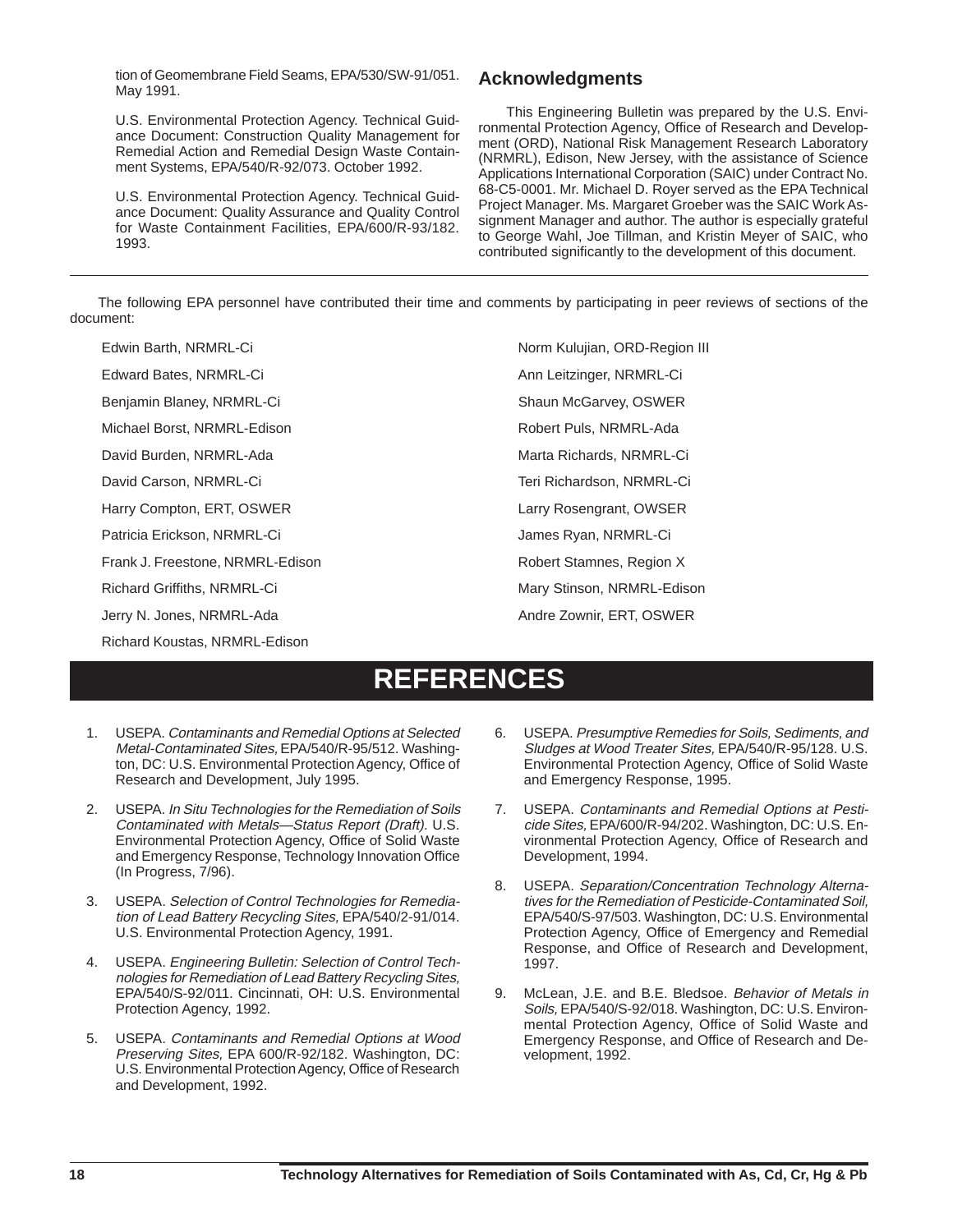- 10. Palmer, C.D. and R.W. Puls. Natural Attenuation of Hexavalent Chromium in Ground Water and Soils, EPA/ 540/S-94/505. Washington, DC: U.S. Environmental Protection Agency, Office of Solid Waste and Emergency Response, and Office of Research and Development, 1994.
- 11. Benjamin, M.M. and J.D. Leckie. Adsorption of Metals at Oxide Interfaces: Effects of the Concentrations of Adsorbate and Competing Metals. Chapter 16 in Contaminants and Sediments, Volume 2: Analysis, Chemistry, Biology, Edited by R.A. Baker, Ann Arbor, MI: Ann Arbor Science Publishers, Inc., 1980.
- 12. Wagemann, R. Some Theoretical Aspects of Stability and Solubility of Inorganic As in the Freshwater Environment. Water Research 12:139-145 (1978).
- 13. Zimmerman, L. and C. Coles. "Cement Industry Solutions to Waste Management—The Utilization of Processed Waste By-Products for Cement-Manufacturing". In Proceedings of the 1st International Conference for Cement Industry Solutions to Waste Management, Calgary, Alberta, Canada, 1992, 533-545.
- 14. Roy F. Weston. Installation Restoration General Environmental Technology Development Guidelines for In-Place Closure of Dry Lagoons. U.S. Army Toxic and Hazardous Materials, May 1985.
- 15. USEPA. Slurry Trench Construction for Pollution Migration Control, EPA/540/2-84/001. Washington, DC: U.S. Environmental Protection Agency, Office of Emergency and Remedial Response, February 1984.
- 16. USEPA. Grouting Techniques in Bottom Sealing of Hazardous Waste Sites, EPA/600/2-86/020. U.S. Environmental Protection Agency, 1986.
- 17. USEPA. Engineering Bulletin: Slurry Walls, EPA/540/S-92/008. Cincinnati, OH: U.S. Environmental Protection Agency, Office of Research and Development, October 1992.
- 18. USEPA. Engineering Bulletin: Landfill Covers, EPA/540/ S-93/500. Cincinnati, OH: U.S. Environmental Protection Agency, Office of Research and Development, February 1993.
- 19. USEPA. Technical Resource Document: Solidification/Stabilization and Its Application to Waste Materials, EPA/530/ R-93/012. Cincinnati, OH: U.S. Environmental Protection Agency, Risk Reduction Engineering Laboratory, Office of Research and Development, June 1993.
- 20. USEPA. Engineering Bulletin: Solidification/Stabilization of Organics and Inorganics, EPA/540/S-92/015. Cincinnati, OH: U.S. Environmental Protection Agency, Office of Research and Development, 1992.
- 21. Conner, J.R. Chemical Fixation and Solidification of Hazardous Wastes. VanNostrand Reinhold, New York, NY, 1990.
- 22. Anderson, William C., Ed. Innovative Site Remediation Technology: Solidification/Stabilization, Volume 4. WASTECH, American Academy of Environmental Engineers, June 1994. Note: EPA printed under license (No. EPA/542-B-94-001).
- 23. USEPA. Handbook on In Situ Treatment of Hazardous Waste-Contaminated Soils, EPA/540/2-90/002. Cincinnati, OH: U.S. Environmental Protection Agency, Risk Reduction Engineering Laboratory, 1990.
- 24. Arniella, E.F. and L.J. Blythe. Solidifying Traps Hazardous Waste. Chemical Engineering 97(2):92-102, 1990.
- 25. Kalb, P.D., H.H. Burns, and M. Meyer. "Thermo-plastic Encapsulation Treatability Study for a Mixed Waste Incinerator Off-Gas Scrubbing Solution." In T.M. Gilliam (Ed.), Third International Symposium on Stabilization /Solidification of Hazardous, Radioactive, and Mixed Wastes, ASTM STP 1240, American Society for Testing and Materials, Philadelphia, Pennsylvania, 1993.
- 26. Ponder, T.G. and D. Schmitt. "Field Assessment of Air Emission from Hazardous Waste Stabilization Operation." In Proceedings of the 17th Annual Hazardous Waste Research Symposium, EPA/600/9-91/002, Cincinnati, OH, 1991.
- 27. Shukla, S.S. and A.S. Shukla, and K.C. Lee. Solid-ification/ Stabilization Study for the Disposal of Pentachlorophenol. Journal of Hazardous Materials 30:317-331, 1992.
- 28. USEPA. Evaluation of Solidification/Stabilization as a Best Demonstrated Available Technology for Contaminated Soils, EPA/600/2-89/013. Cincinnati, OH: U.S. Environmental Protection Agency, Risk Reduction Engineering Laboratory, 1989.
- 29. Weitzman, L. and L.E. Hamel. "Volatile Emissions from Stabilized Waste." In Proceedings of the 15th Annual Research Symposium, EPA/600/9-90/006, U.S. Environmental Protection Agency, Cincinnati, OH, 1990.
- 30. Means, J.L., K.W. Nehring, and J.C. Heath. "Abrasive Blast Material Utilization in Asphalt Roadbed Material." Third International Symposium on Stabilization/Solidification of Hazardous, Radioactive, and Mixed Wastes, ASTM STP 1240, American Society for Testing and Materials, Philadelphia, Pennsylvania, 1993.
- 31. Buelt, J.L., C.L. Timmerman, K.H. Oma, V.F. FitzPatrick, and J.G. Carter. In Situ Vitrification of Transuranic Waste: An Updated Systems Evaluation and Applications Assessment, PNL-4800. Richland, WA: Pacific Northwest Laboratory, 1987.
- 32. USEPA. Vitrification Technologies for Treatment of Hazardous and Radioactive Waste, EPA/625/R-92/002. Cincinnati, OH: U.S. Environmental Protection Agency, May 1992.
- 33. USEPA. Engineering Bulletin-In Situ Vitrification Treatment, EPA/540/S-94/504. Cincinnati, OH: U.S. Environmental Protection Agency, Office of Research and Development, October 1994.
- 34. FitzPatrick, V.F., C.L. Timmerman, and J.L. Buelt. "In Situ Vitrification: An Innovative Thermal Treatment Technology." In Proceedings of the Second International Conference on New Frontiers for Hazardous Waste Management, EPA/600/9-87/018F. U.S. Environmental Protection Agency, 1987, 305-322.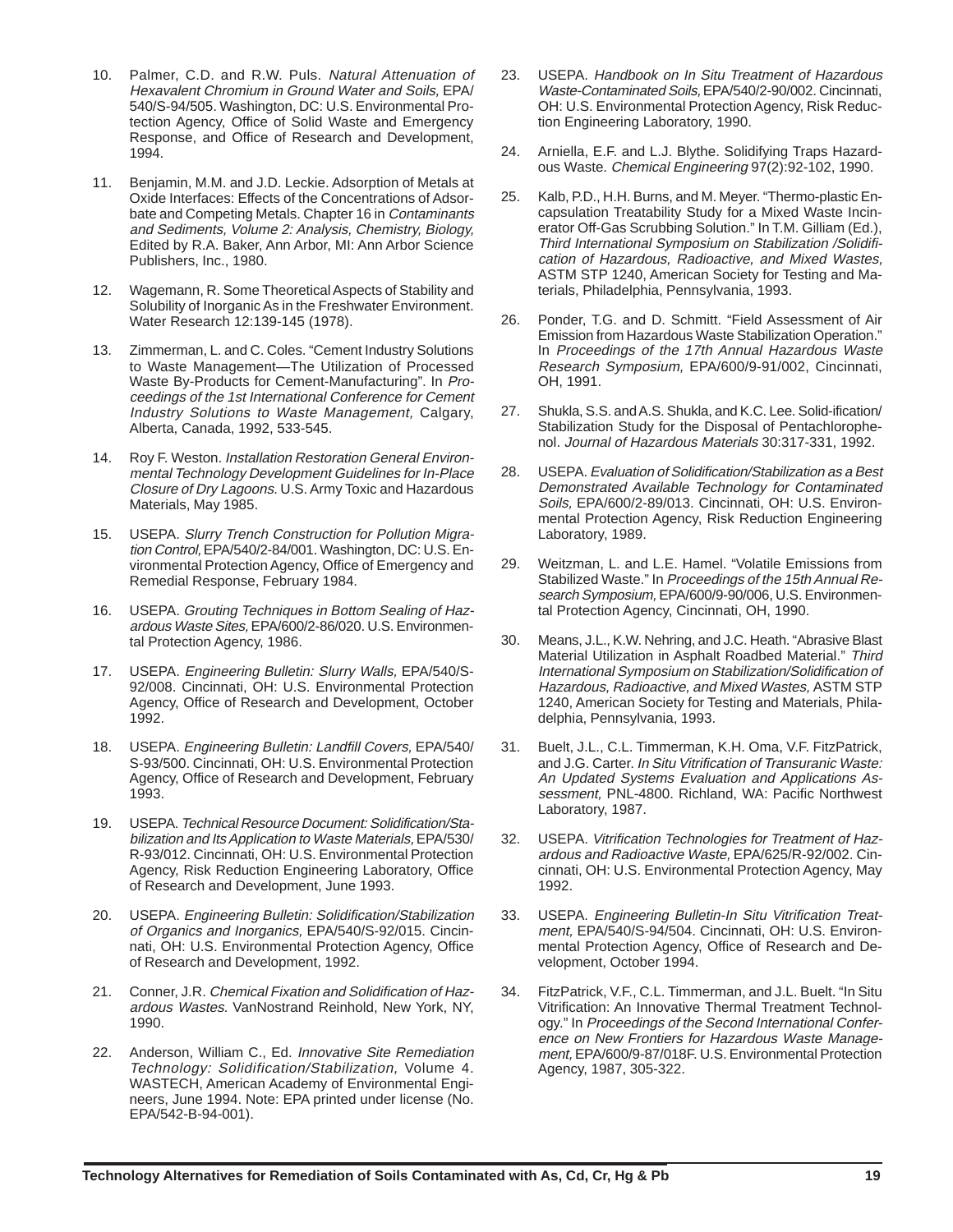- 35. Timmerman, C.L. In Situ Vitrification of PCB Contaminated Soils, EPRI CS-4839. Palo Alto, CA: Electric Power Research Institute, 1986.
- 36. USEPA. The Superfund Innovative Technology Evaluation Program: Technology Profiles, Fourth Edition, EPA/ 540/5-91/008. Washington, DC: U.S. Environmental Protection Agency, Office of Solid Waste and Emergency Response, 1991.
- 37. USEPA. Geosafe Corporation In Situ Vitrification Innovative Technology Evaluation Report, EPA/540/R-94/520. Washington, DC: U.S. Environmental Protection Agency, Office of Research and Development, March 1995.
- 38. Luey, J., S.S. Koegler, W.L. Kuhn, P.S. Lowery, and R.G. Winkelman. In Situ Vitrification of a Mixed-Waste Contaminated Soil Site: The 116-B-6A Crib at Hanford, PNL-8281. Richland, WA: Pacific Northwest Laboratory, 1992.
- 39. Hansen, J.E. and V.F. FitzPatrick. In Situ Vitrification Applications. Richland, WA: Geosafe Corporation, 1991. 40.USEPA. Engineering Bulletin: Soil Washing Treatment, EPA/540/2-90/017. Cincinnati, OH: U.S. Environmental

Protection Agency, Office of Research and Development, (currently being revised 1996).

- 41. William C. Anderson, Editor. Innovative Site Remediation Technology: Soil Washing/Flushing, Volume 3. American Academy of Environmental Engineers, November 1993. Note: Published by EPA under EPA 542-B-93-012.
- 42. USEPA. Citizens Guide to Soil Washing, EPA/542/F-92/ 003. U.S. Environmental Protection Agency, Office of Solid Waste and Emergency Response, March 1992.
- 43. USEPA. Engineering Bulletin: In Situ Soil Flushing, EPA/ 540/2-91/021. Cincinnati, OH: U.S. Environ-mental Protection Agency, Office of Research and Development, October 1991.
- 44. USEPA. Superfund Innovative Technology Evaluation Program: Technology Profiles, 7th Edition, EPA/540/R-94/526. Washington, DC: U.S. Environmental Protection Agency, Office of Research and Development, November 1994.
- 45. 55 Fed. Reg. 22572 (June 1, 1990).